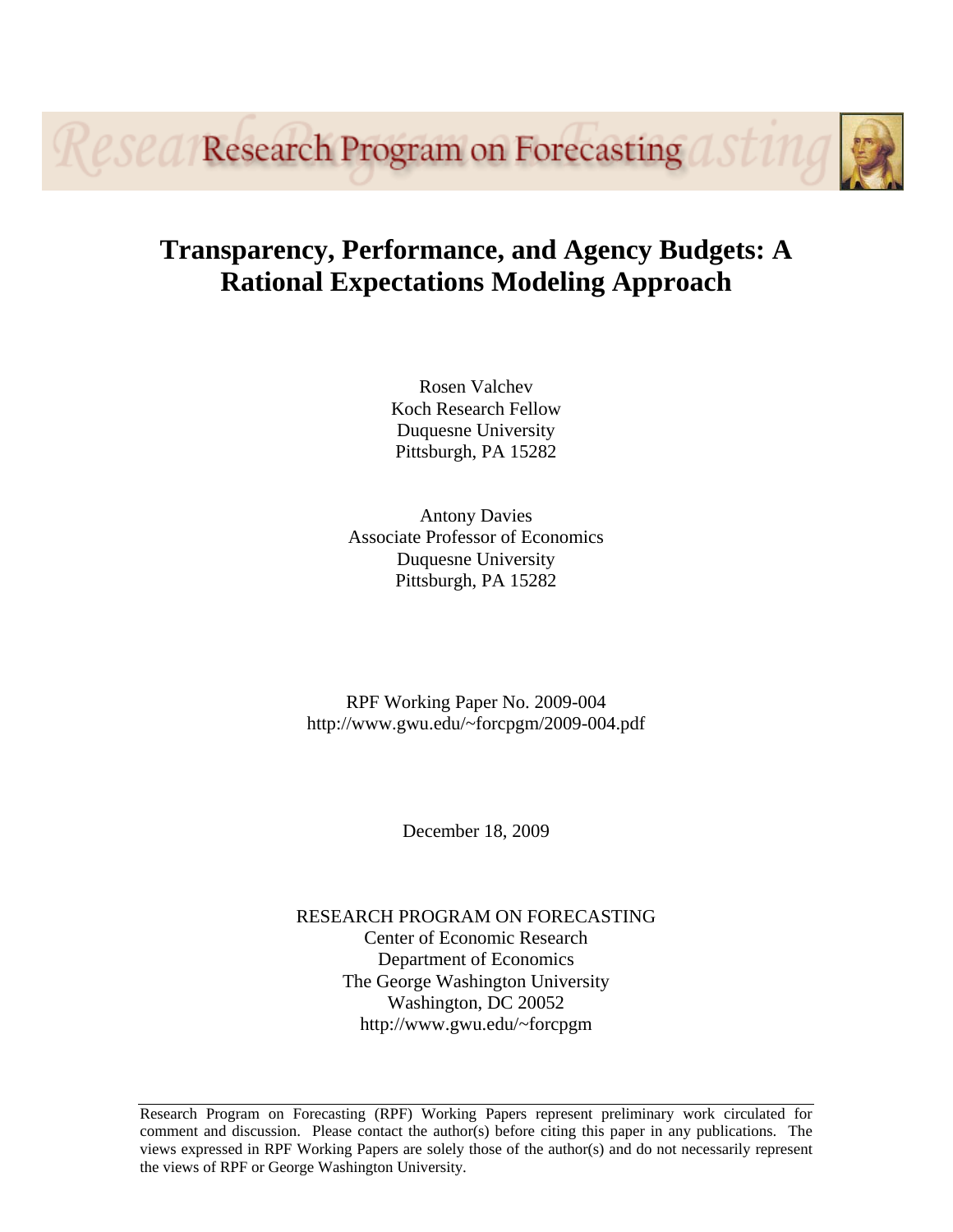# Transparency, Performance, and Agency Budgets: A Rational Expectations Modeling Approach

Rosen Valchev Koch Research Fellow Duquesne University Pittsburgh, PA 15282

Antony Davies Associate Professor of Economics Duquesne University Pittsburgh, PA 15282

antony@antolin-davies.com

JEL Classifications: H11, D73, D82

Key words: bureaucracy, agency, budget, budget maximization, transparency, performance, imperfect information, Government Performance Reports Act, **Scorecard**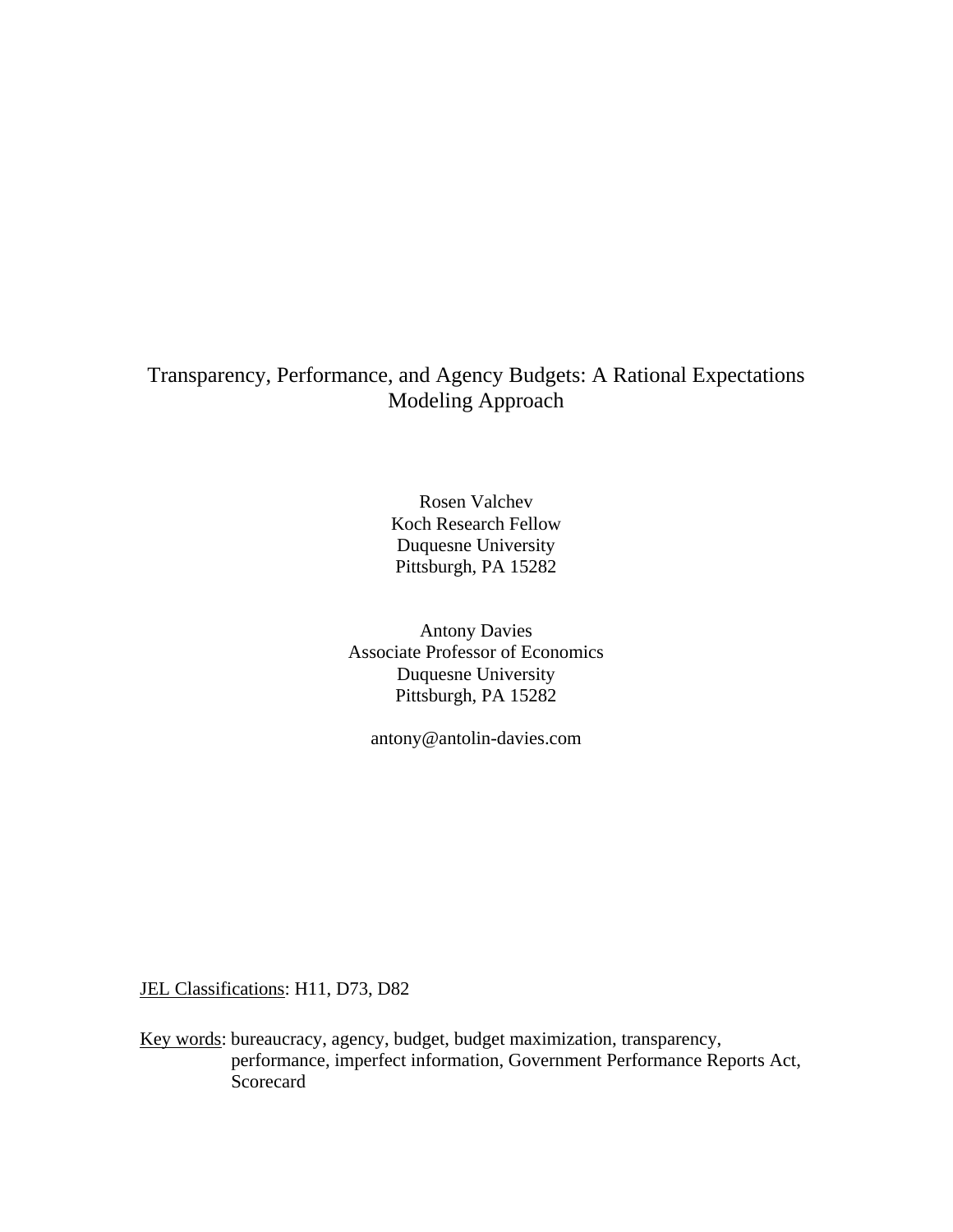*Existing research suggests that bureaucrats' optimal behavior is to maximize their agency's budgets, but does not account for information imperfections nor explore the tactics bureaucrats employ in maximizing their budgets. Drawing on the rational expectations literature, we propose a new theoretical model that describes the behaviors of politicians who, using imperfect information, judge an agency's performance, and bureaucrats who, by varying the agency's transparency, alter the degree of information imperfection and so influence the politicians' abilities to judge the agency's performance. We then fit data from the government's Performance Accountability Reports and the Scorecard data set to our model and obtain empirical results that are consistent with what our theoretical model predicts.*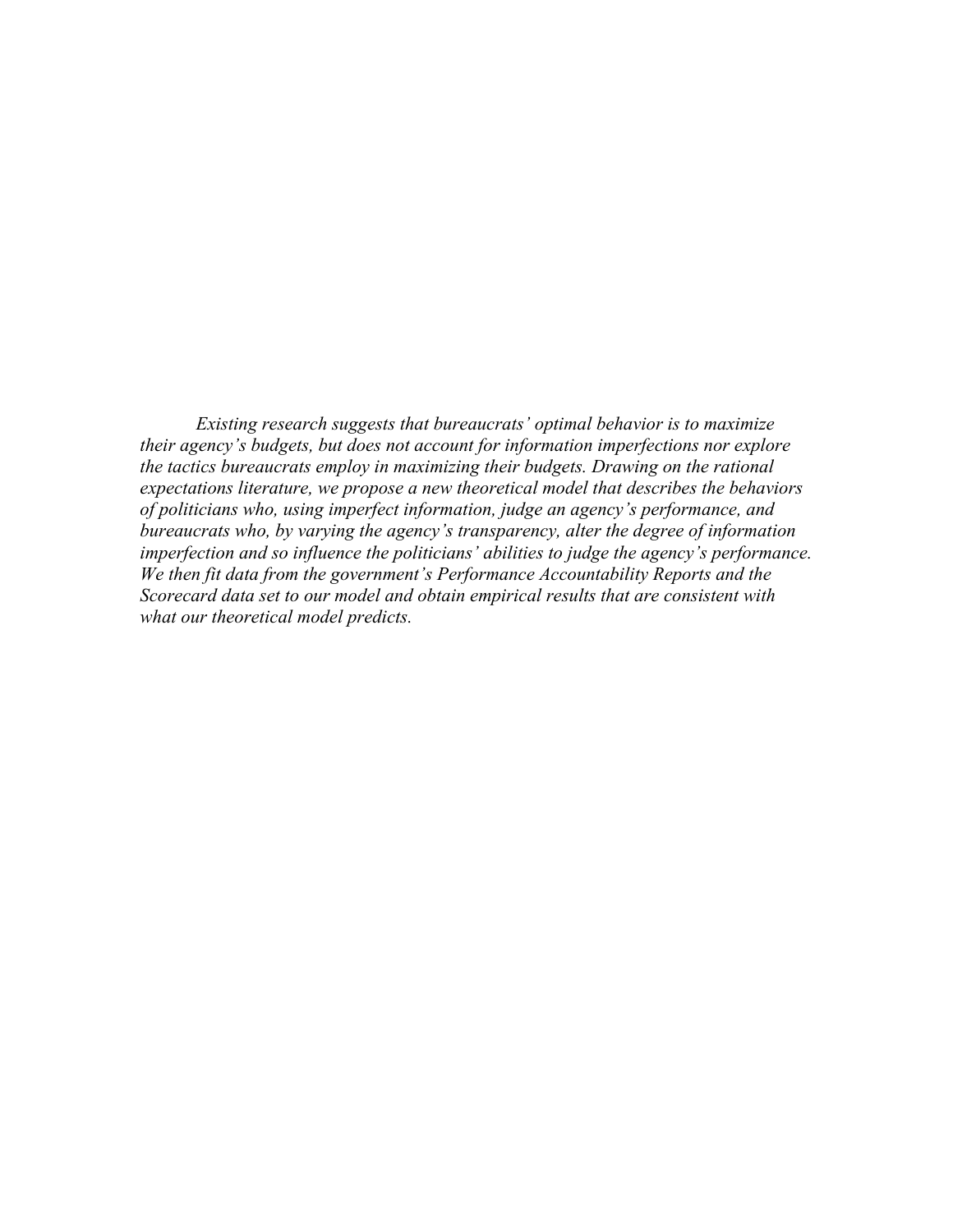#### **1. Agency Performance and the Growth of Government**

The federal government's share of the US economy rose from 9% in 1927 to almost 30% in 2007, spawning numerous studies into the natures and causes of government growth. Niskanen (1971) introduces the idea of the self-interested bureaucrat who, using private information not shared by politicians, secures an inefficiently large budget. While Niskanen's conclusions have been debated extensively in the literature, perhaps due to a lack of data, bureaucrats' information advantages have been less so.

The goal of this analysis is to study the effect of information advantage on budget size by using newly available data on bureaucratic transparency as an inverse proxy for information advantage. By modeling transparency as a variable the bureaucrat can affect, this research incorporates imperfect information into the bureaucrat's budget-maximizing behavioral model. The resulting model is examined to gain insights into the bureaucrat's optimal behavior. Lastly, we use data on transparency and information relevance to test for the results that our theoretical model predicts.

Past researchers have attempted to explain the growth of government as a result of a complicated revenue structure that hides the full cost of government (Buchanan 1967; Goetz 1977; Pommerehne and Schneider, 1978), in terms of voter models (Downs 1957; Black 1958; Busch and Denzau 1977), and as a natural outcome of the institutions and procedures of the U.S. Congress (Ferejohn 1974; Fiorina and Noll 1978). Niskanen (1968, 1971, 1975) formally modeled the bureaucrat's behavior where the bureaucrat maximizes utility by maximizing his agency's budgets. He finds that bureaucrats succeed in enlarging their budgets because bureaucrats possess private information not available to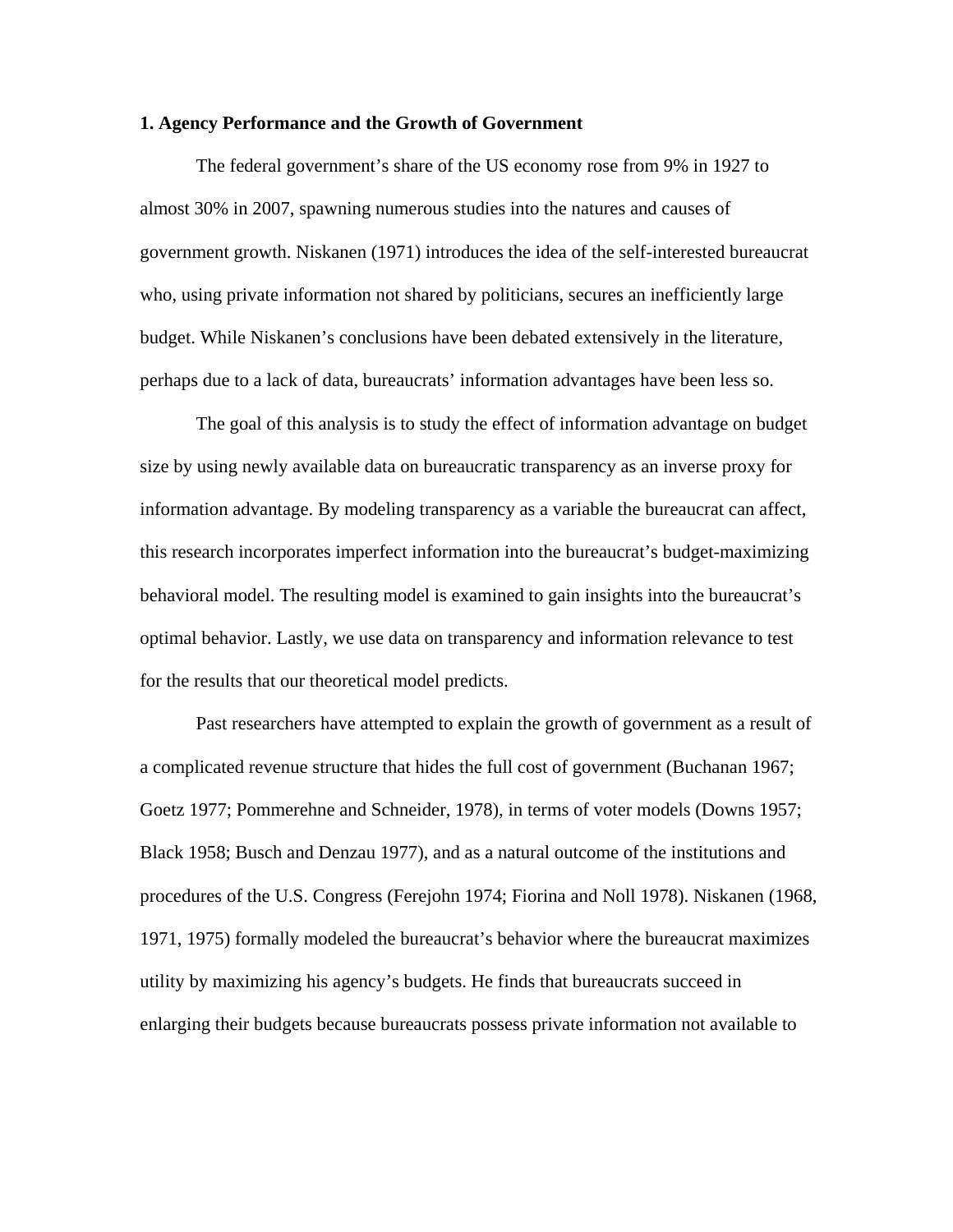the politicians who set their budgets, and bureaucrats receive lump-sum budget appropriations rather than "per unit" appropriations.

 Blais and Dion (1990) provide a summary of many criticisms of and modifications to Niskanan's model. Kogan (1973) and Margolis (1975) criticize Niskanen's model for its assumption that bureaucrats serve their own, rather than the public's interest. Migue and Belanger (1974) suggest that, to the extent bureaucrats would seek to maximize budgets, they would be primarily interested in maximizing their discretionary budgets (total budget minus minimum cost) rather than their total budgets. Rogowski (1978) claims that Niskanen's proposition of asymmetric information and the time required to overcome bureaucrats' expansionary tendencies holds only in the context of the American political system. Mackay and Weaver (1983, 1979) show that, depending on who has the power to decide on the public services mix and expenditure level, the conclusion of an inevitably growing budget does not always hold. While admitting that bureaucrats retain some informational advantages, Miller and Moe (1983) claim that there are numerous limits to those advantages, that politicians have their own advantages in the bargaining game, and that Niskanen exaggerates bureaucrats' bargaining power. Dunleavy (1985) argues that if Niskanen's logic is extended, it would suggest an end result of gigantic bureaucracies, which are rare for liberal democracies. Bendor et al. (1985) and Breton and Wintrobe (1975) claim that politicians will establish monitoring systems to compensate for bureaucrats' private information.

In support of Niskanen's general results, Bendor, Taylor and Gaalen (1985) construct a model in which bureaucrats face monitoring but at an unknown level. Their model shows that bureaucratic output moves closer to the efficient point when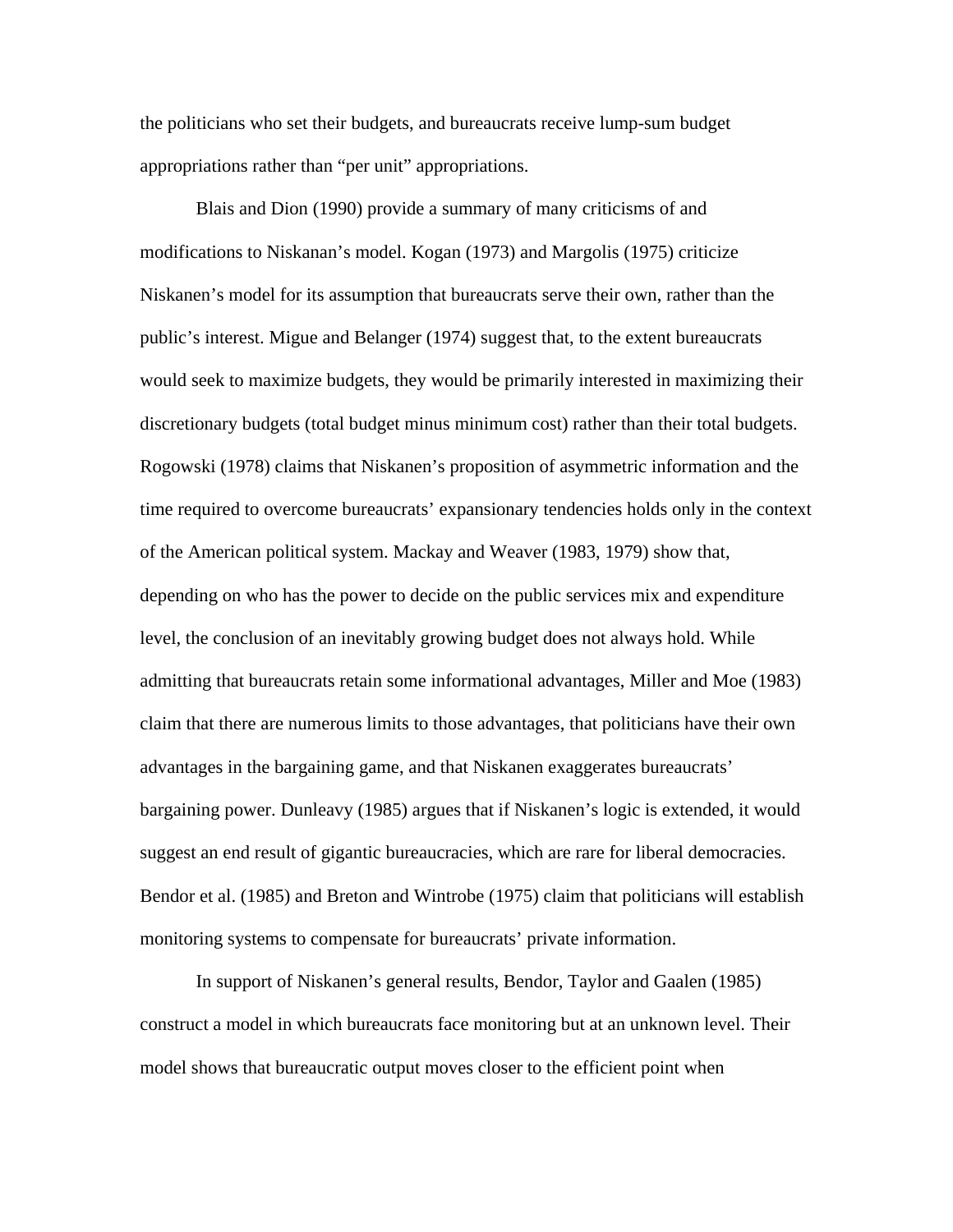bureaucrats are risk-averse but that, despite this improvement, budgets remain supraoptimal. Hood, Dunsire and Thomson (1988) and Dillman (1986) show that determined governments can decrease the size of bureaucracy in certain areas, but only at high political cost. Banks (1990) employs game theoretic analysis to show that agenda-setting bureaus can utilize their monopoly power to obtain budgets that are better than or equal to the "reversion level" (the budget that would be approved if the bureau's proposal were defeated). He shows that bureaus, utilizing informational advantages, can ensure growing or at least flat budgets. De Alessi (1969, 1974), Ahlbrandt (1973), Wagner and Weber (1975), Orzechowski (1977), Deacon (1979), and Bennett and Johnson (1979) apply data to Niskanen's original model and find overly large budgets and employment across government bureaus. De Alessi (1969) shows that the government tends to use lower discount rates than private firms, leading to overestimation of the benefits of investments, but exhibits no bias in cost estimates resulting in overinvestment in the public sector. Using data from metropolitan areas, Wagner and Weber (1975) find that the provision of public services is more appropriately classified as a monopoly, supporting Niskanen's proposition that bureaus act as the single supplier of their respective services. Deacon (1979) and Ahlbrandt (1973) identify large expenditure differences between purchasing and providing public services by local governments, which suggest bureaucratic overproduction.

 Despite criticisms as to Niskanen's assumptions, a significant quantity of research subsequent to Niskanen (1975) has not overturned his basic conclusions. However, there have been relatively fewer studies on how performance, transparency and imperfect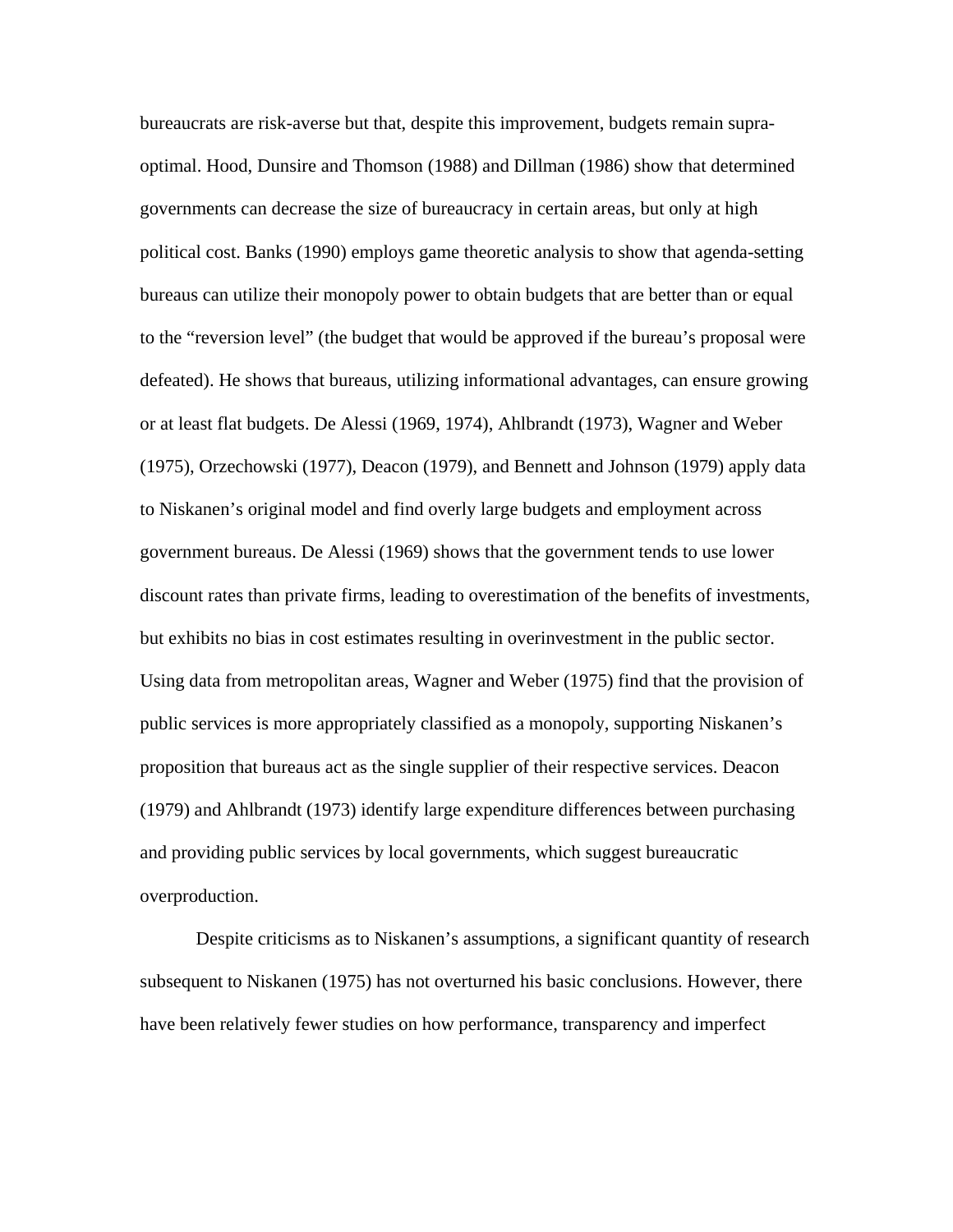information affect the results. This paper will attempt to shed more light on these questions.

#### **2. The Behavioral Model**

 According to bureaucracy theory, a bureau's budget equals the total social benefit provided by its services, or as a function of the consumer preferences for the service, the quality of the service, and the quantity provided.

$$
Budget = Social benefit = f(a, b, Q)
$$
 (1.1)

*Q* = quantity of services performed

 $b =$  quality of performance (i.e., quality of the delivered service)

 $a =$  intrinsic value of the service

An implicit assumption of this model is that politicians could perfectly measure social benefit. Even if politicians could forecast the quantity of public service and consumer preferences for the public service, it is not plausible that politicians would be able to forecast perfectly the quality of the service. Following Tabellini and Alesina (1990), we build a behavioral model describing the interaction of a bureaucrat's choice to allocate energy to improving an agency's performance versus communicating (or obfuscating) information about the agency's performance, and a politician's decision to fund the agency in the presence of uncertainty as to the agency's actual performance.

Let the *j*<sup>th</sup> agency have an actual performance,  $b^j$ , that will be realized at time  $t +$ 1. At time *t*, the *i*<sup>th</sup> politician forms an expectation,  $\hat{b}^j_i$ , of the agency's performance. The difference between the expected and actual performances is a forecast error comprised of two components. The first component is a *natural variation* resulting from unforecastable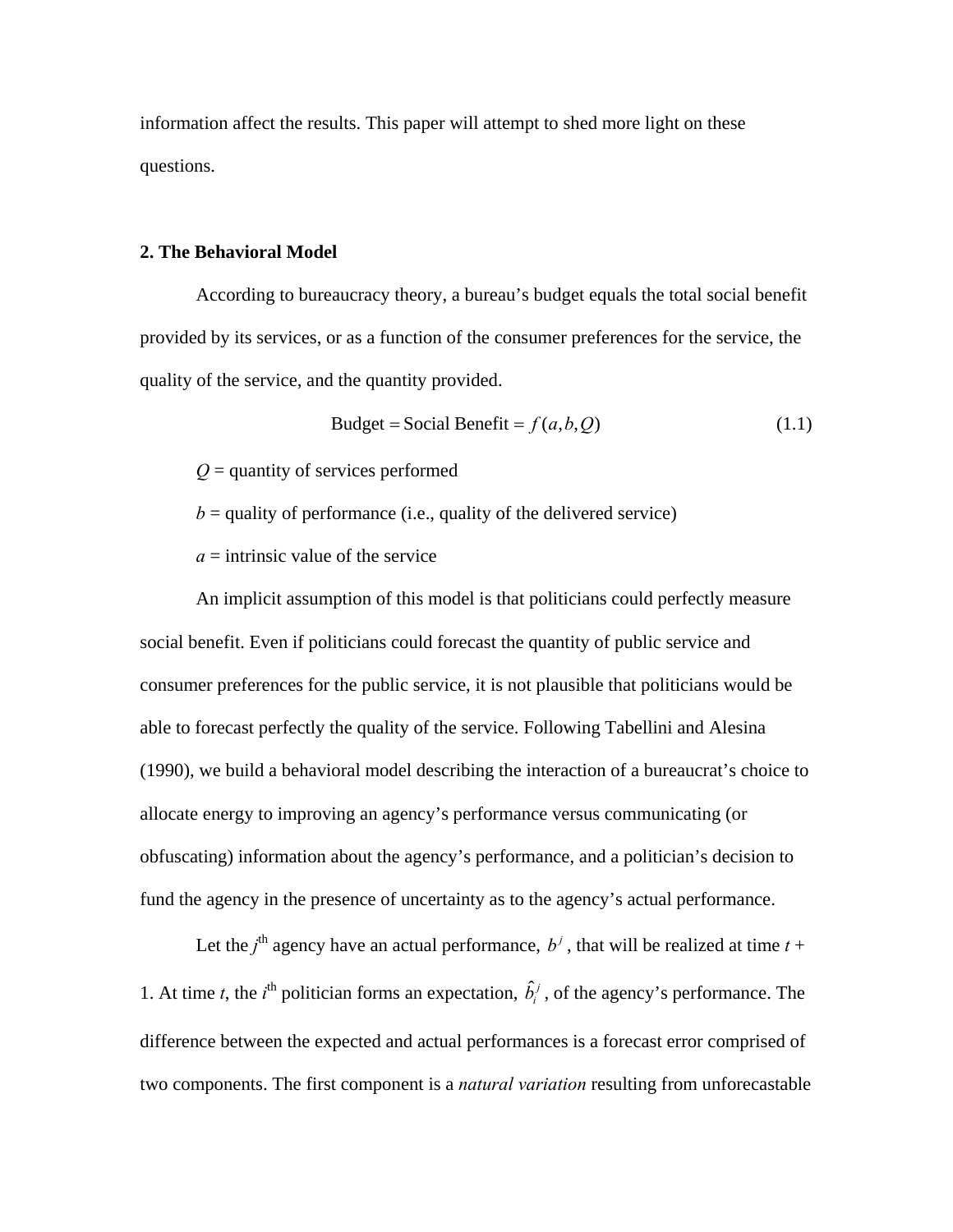events affecting a bureau's performance. The second is an *idiosyncratic error* due to the politician's lack of information and/or inability to process available information correctly. We distinguish between the two error components because the politician should be held accountable for the second but not for the first.

Following the framework described in Davies and Lahiri (1995, 1999) and Davies (2006) for decomposing forecast errors, let  $\hat{b}^j$  be the (unobserved) performance agency *j* would have achieved in the absence of any unforecastable events. Since the agency's actual performance is  $b^j$ , we have

$$
b^j = \hat{b}^j + \varepsilon^j \tag{1.2}
$$

where *ε* is the *natural variation* associated with agency *j*. Let the difference between politician *i*'s expectation of agency *j*'s performance,  $\hat{b}_i^j$ , and the performance agency *j* would have attained in the absence of unforecastable events be the *idiosyncratic observational error,*  $\varphi_i$ , such that

$$
\hat{b}_i^j = \hat{b}^j + \varphi_i \tag{1.3}
$$

This observational error is a combination of politician *i*'s imperfect information and individual bias. If all politicians perfectly processed all available information, the politicians would, by definition, have the same (and unbiased) expectation as to the agency's performance (i.e.,  $\varphi_i = 0 \ \forall \ i$ ). Davies and Lahiri (1995, 1999) and Davies (2006) show that even if forecasters (in this case, politicians estimating performances) perfectly processed all available information, because of unforcastable events, the expected performances may deviate from the actual performances.<sup>1</sup> The performance

<u>.</u>

<sup>&</sup>lt;sup>1</sup> For more information on forecasting errors structure see Palm and Zellner (1991).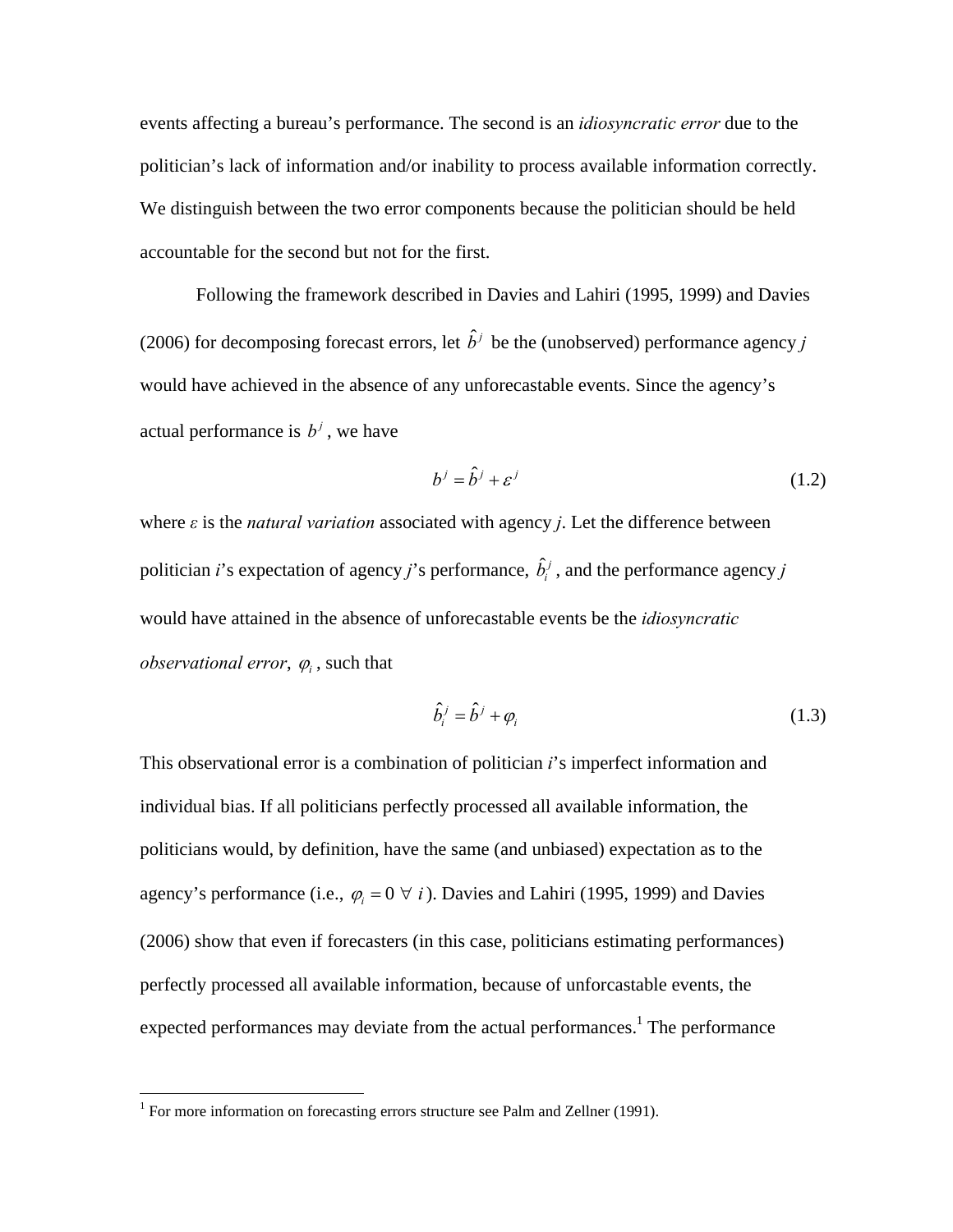politician *i* expects the agency to attain is the agency's actual performance adjusted for politician *i*'s bias and for unforecastable events. Combining (1.2) and (1.3), we have

$$
\hat{b}_i^j = b^j + \varphi_i - \varepsilon^j \tag{1.4}
$$

Let Congress' aggregate perception of the performance of the  $j^{\text{th}}$  agency,  $\hat{b}^j$ , be the average of *N* individual politicians' perceptions,

$$
\overline{\hat{b}}^j = \frac{1}{N} \sum_{i=1}^N \hat{b}_i^j
$$
 (1.5)

Congress' perception of the agency's performance deviates from the agency's actual performance as (where there are *N* members of Congress and their individual expectations are weighted equally):

$$
\overline{\hat{b}}^j = b^j + \frac{1}{N} \sum_{i=1}^N (\varphi_i - \varepsilon^j) = b^j + \gamma^j
$$
\n(1.6)

where, from the Central Limit Theorem,  $\gamma^j \sim N(0, \sigma_{\gamma^j}^2)$ . Because Congress expects performance  $\overline{\hat{b}}^j$ , but knows the actual performance will deviate from the expectation, Congress faces a lottery wherein the expected outcome is  $\overline{\hat{b}}^j$  and the expected payoff of the lottery is  $f(a, b^j, Q)$  (Davies and Cline 2005, Varian 1992). Varian (1992) shows that a second order Taylor-expansion is adequate for approximating the expected payoff of a lottery. We have:

$$
f(a,b^j,Q) \approx f(a,b^j,Q)\Big|_{b^j=\overline{b}^j} + \frac{1}{2}f_{b^j}^{(2)}(a,b^j,Q)\Big|_{b^j=\overline{b}^j} E(\overline{\hat{b}}^j-b^j)^2
$$
  

$$
\approx f(a,b^j,Q)\Big|_{b^j=\overline{b}^j} + \frac{1}{2}f_{b^j}^{(2)}(a,b^j,Q)\Big|_{b^j=\overline{b}^j} \text{ var}(\gamma^j)
$$
 (1.7)

where  $f_{\mu}^{(n)}$  $f_{b}^{(n)}$  is the *n*<sup>th</sup> derivative of *f* with respect to  $b^j$ .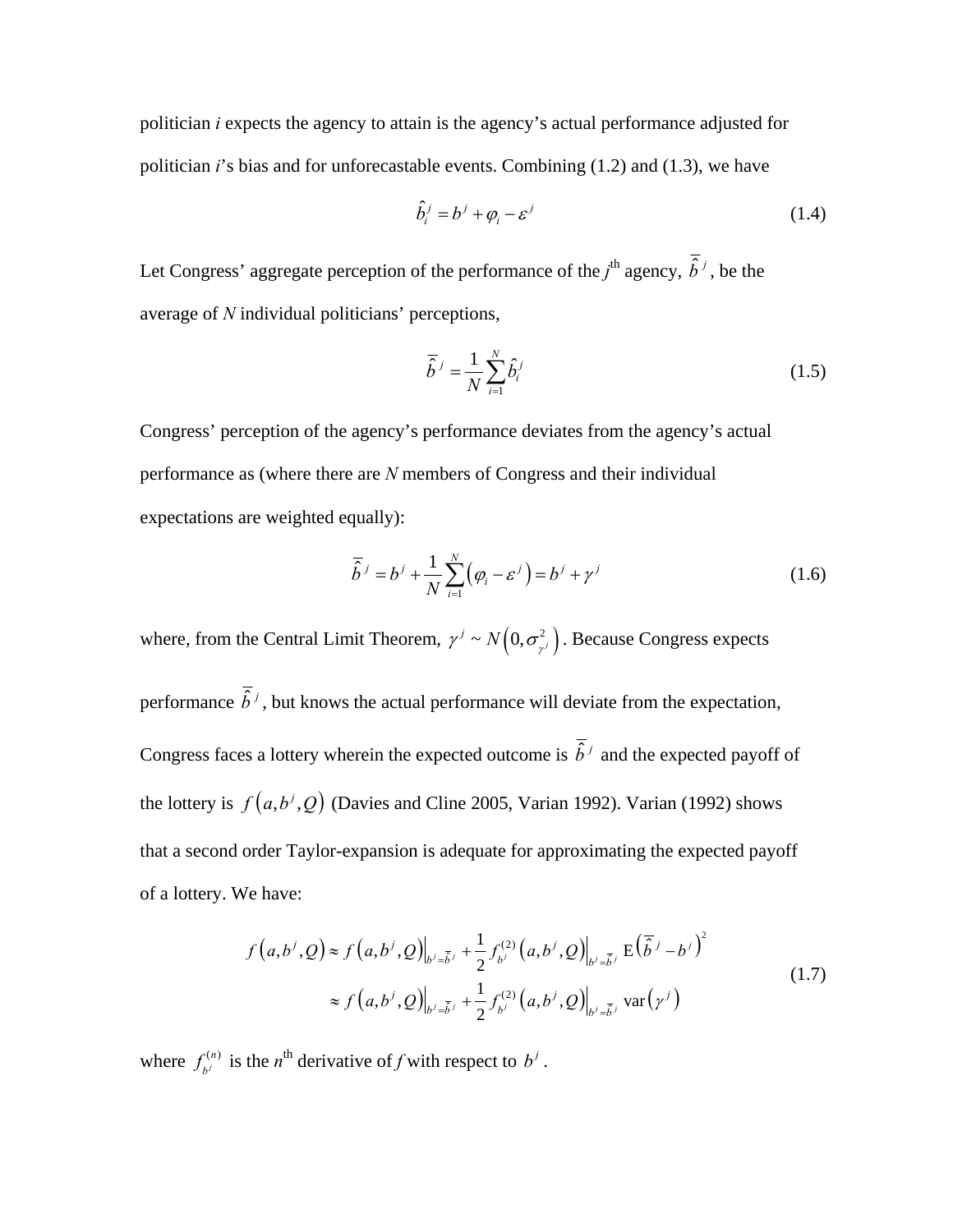Let an agency be more *transparent* as the cost of constructing an accurate estimate of the agency's performance falls. More transparent agencies lend themselves to less costly analyses and so, ceteris paribus, we can expect politicians' expectations of the performances to be subject to less observational error. Letting  $T<sup>j</sup>$  be the measure of agency *j*'s transparency, we have:

$$
\frac{\partial \operatorname{var}(\gamma^j)}{\partial T^j} < 0 \tag{1.8}
$$

 A peculiar feature of agency performance reporting is the lack of established standardized performance measures. Individual agencies are permitted to choose their own performance metrics and, consequently, have the ability to report metrics that are, in fact, irrelevant. Let the *relevance* of agency *j*'s self-reported performance measure,  $r^j$ , reflect the degree to which that performance measure truly reflects the agency's performance. To recap, we have defined  $b^j$  to be agency *j*'s actual performance, and  $\hat{b}^j_i$ to be politician *i*'s expectation of agency *j*'s performance. Now, let  $\tilde{b}^j$  be agency *j*'s selfreported performance, and  $\hat{r}_i^j$  be politician *i*'s perceived relevance of agency *j*'s selfreported performance. An individual politician's perception of relevance,  $\hat{r}_i^j$ , varies around the average relevance perceived by all politicians,  $\overline{\hat{r}}^j$ , by a random error  $\tau_i$ , such that

$$
\overline{\hat{r}}^j = \hat{r}_i^j + \tau_i^j \tag{1.9}
$$

 It is reasonable to suppose that, ceteris paribus, the better a politician's estimate of an agency's performance, the greater the relevance the politician will ascribe to the agency's self-reported performance measures (i.e., a politician's positive estimate of an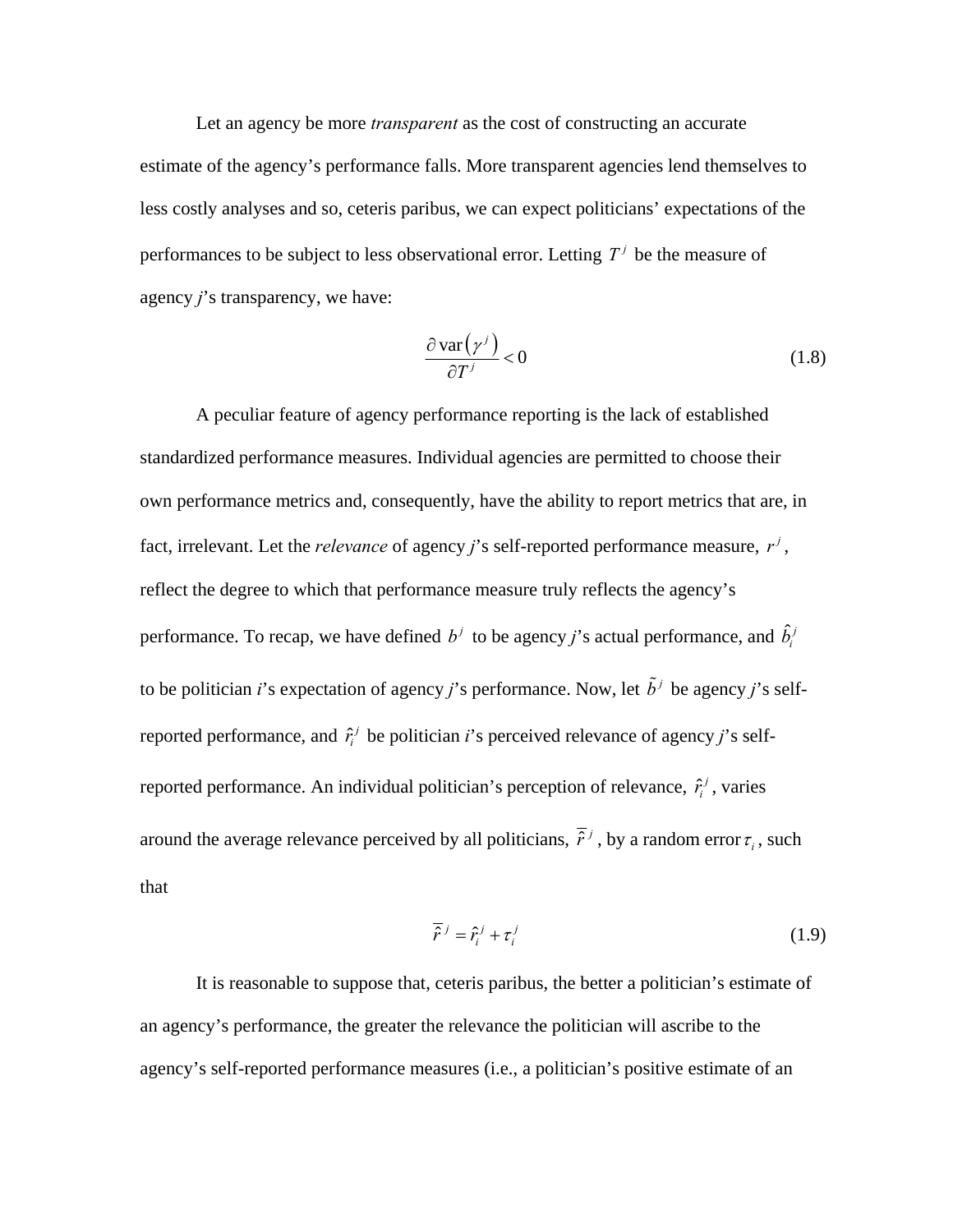agency's performance will encourage a "halo effect" by which the politician will tend to perceive the agency's self-reported performance measures to have greater relevance). Conversely, the better an agency's *self-reported* performance, ceteris paribus, the less relevance the politician will ascribe to the agency's performance measures (i.e., ceteris paribus, a politician is more likely to suspect that an agency that self-reports excellent performance is attempting to make itself look better by reporting measures that are less relevant). Following this argument, let us assume a linear relation such that, for some positive constant *c*, we have:

$$
\hat{r}_i^j = c \frac{\hat{b}_i^j}{\tilde{b}^j}, \ c > 0 \tag{1.10}
$$

and, in the aggregate: $^{2}$ 

$$
\overline{\hat{r}}^j = c \frac{\overline{\hat{b}}^j}{\tilde{b}^j}, c > 0
$$
\n(1.11)

Solving (1.11) for  $\overline{\hat{b}}^j$  and combining with (1.7) yields the expected social benefit of the agency:

$$
f(a,b^j,Q) \approx f(a,b^j,Q)\Big|_{b^j=\frac{\tilde{b}^j\tilde{t}^j}{c}} + \frac{1}{2}f_{b^j}^{(2)}(a,b^j,Q)\Big|_{b^j=\frac{\tilde{b}^j\tilde{t}^j}{c}} \text{var}\big(\gamma^j\big) \tag{1.12}
$$

 It is reasonable to assume that an increase in the agency's performance will eventually be followed by an increase the agency's budget.<sup>3</sup> Thus (assuming for simplicity that the effect of performance on budget is instantaneous):

$$
f_{b^j}^{(1)} = \frac{\partial f\left(a, b^j, Q\right)}{\partial b^j} > 0 \tag{1.13}
$$

<sup>&</sup>lt;sup>2</sup> For ease of discussion, we assume that the performance measures are scaled such that performance, and <sup>2</sup> therefore relevance, is strictly positive.

<sup>&</sup>lt;sup>3</sup> This assumption if supported by the empirical results of Gilmour and Lewis (2006).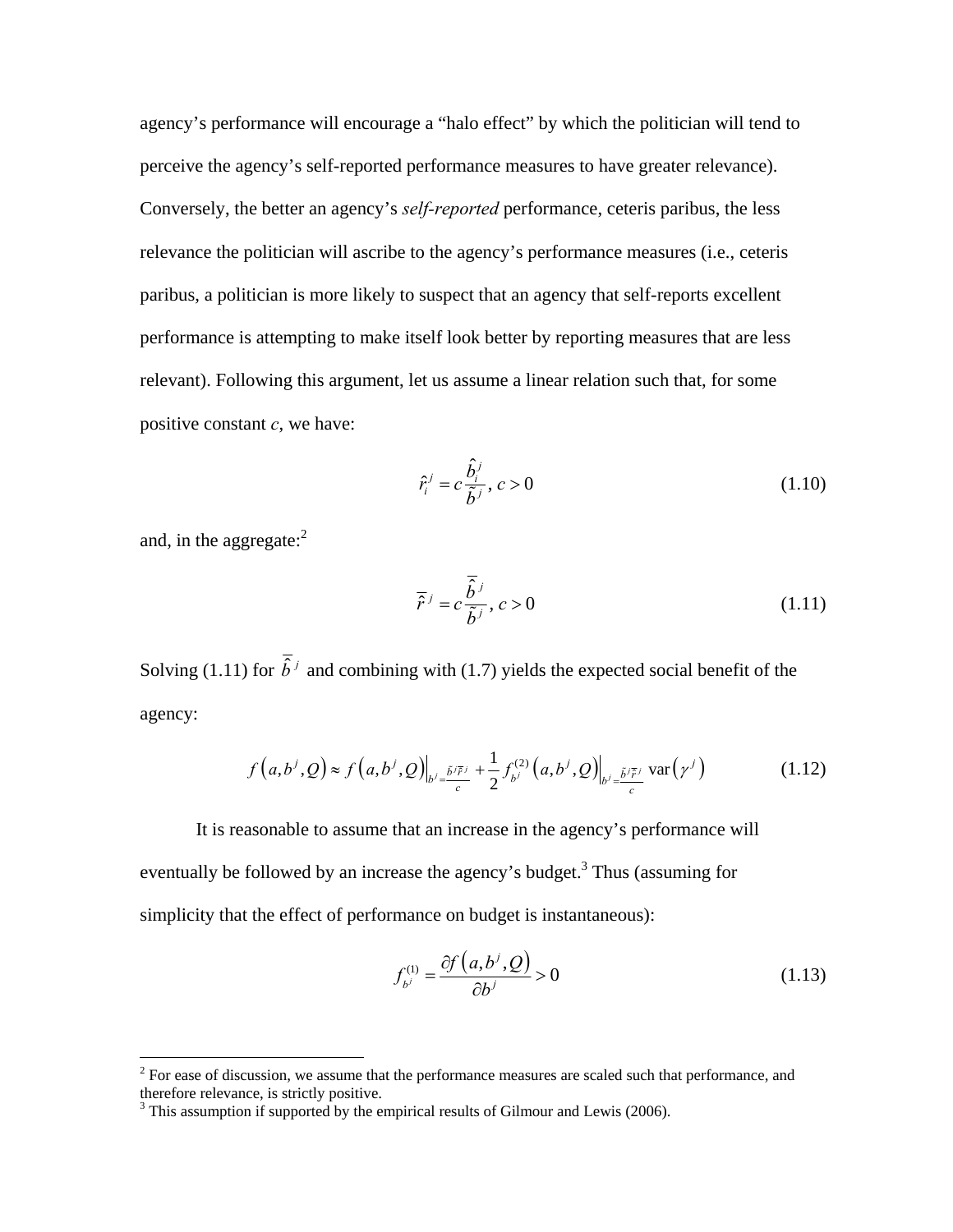The relationship between the budget and the level of transparency is less intuitive. Derivating (1.12) with respect to *T* yields

$$
\frac{\partial f(a,b^j,Q)}{\partial T^j} \approx \frac{1}{2} f_{b^j}^{(2)}(a,b^j,Q) \Big|_{b^j = \frac{\tilde{b}^j \tilde{F}^j}{c}} \frac{\partial \text{var}(\gamma^j)}{\partial T^j}
$$
(1.14)

 From (1.8), the first-order derivative on the right hand side is negative. We claim that it is reasonable to model the second-order derivative as a third-order polynomial such that the sign of  $f_{b}^{(2)}$  changes at some "benchmark" level of performance,  $b^*$ . For example, suppose that an agency accomplished 70% of its stated goals. Whether Congress judges this to constitute good performance or bad performance requires that Congress compares the performance with the benchmark. Assuming declining marginal returns, Congress is likely to regard a fixed change in performance as being less meaningful for agencies that are performing far above or far below the benchmark. That Congress would evaluate performance against a benchmark is consistent with Banks (1990), and Kouzmin, Loffler, Klages, and Korac-Kakabadse (1999).

Expected performance above the benchmark level adds to the positive image and (eventually) the budget of an agency, while expected performance under the benchmark hurts the agency's budget. From the agency's perspective, forecasted performance relative to the benchmark is an economic good, while forecasted underperformance is an economic bad. Consistent with economic theory, diminishing marginal returns apply in both cases, which suggests that the function has an inflection point at the benchmark level of performance. We assume that social benefit as a function of performance follows a sigmoid function as shown in Figure 1.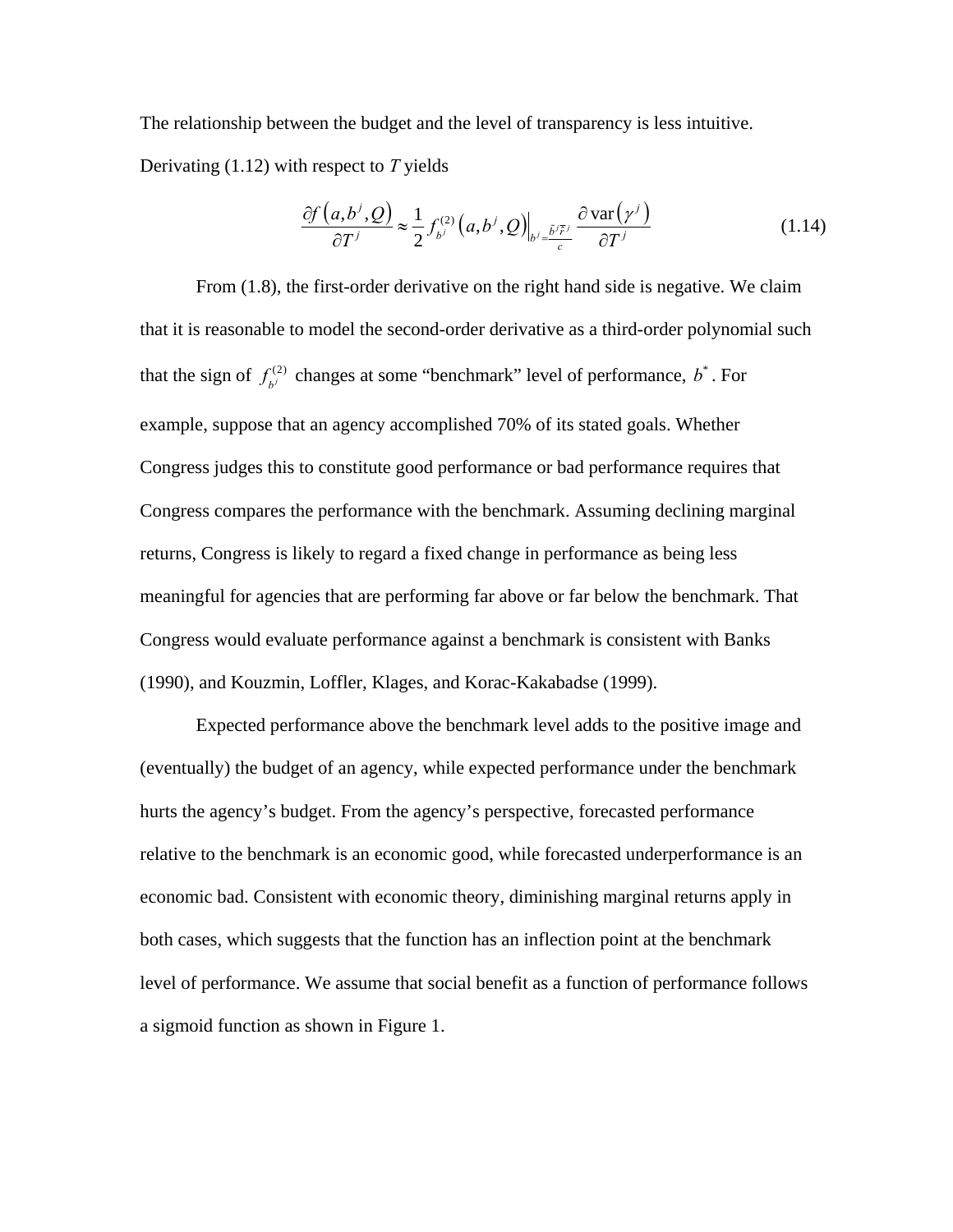

**Figure 1. Relationship of Social Benefit to Agency Performance** 

This shape implies that

$$
f_{b^j}^{(2)} < 0 \ \forall \ b^j > b^*
$$
  

$$
f_{b^j}^{(2)} > 0 \ \forall \ b^j < b^*
$$
 (1.15)

and therefore, from (1.14),

$$
f_{T'}^{(1)} = \frac{\partial f(a, b^j, Q)}{\partial T^j} > 0 \ \forall \ b^j > b^*
$$
  

$$
f_{T'}^{(1)} = \frac{\partial f(a, b^j, Q)}{\partial T^j} < 0 \ \forall \ b^j < b^*
$$
 (1.16)

 From (1.16) we see that agencies performing above the benchmark level prefer more transparency because increased transparency increases the payoff Congress expects from the agency. Similarly, agencies performing below the benchmark level prefer less transparency.

Suppose the bureaucrat can allocate a fixed quantity of effort either to altering an agency's performance or to altering the agency's transparency. Assuming fixed marginal costs to additional performance and additional effort the bureaucrat maximizes (1.12) subject to the constraint

Fixed effort = 
$$
\alpha
$$
 (Performance effort) +  $\beta$  (Transparency effort) (1.17)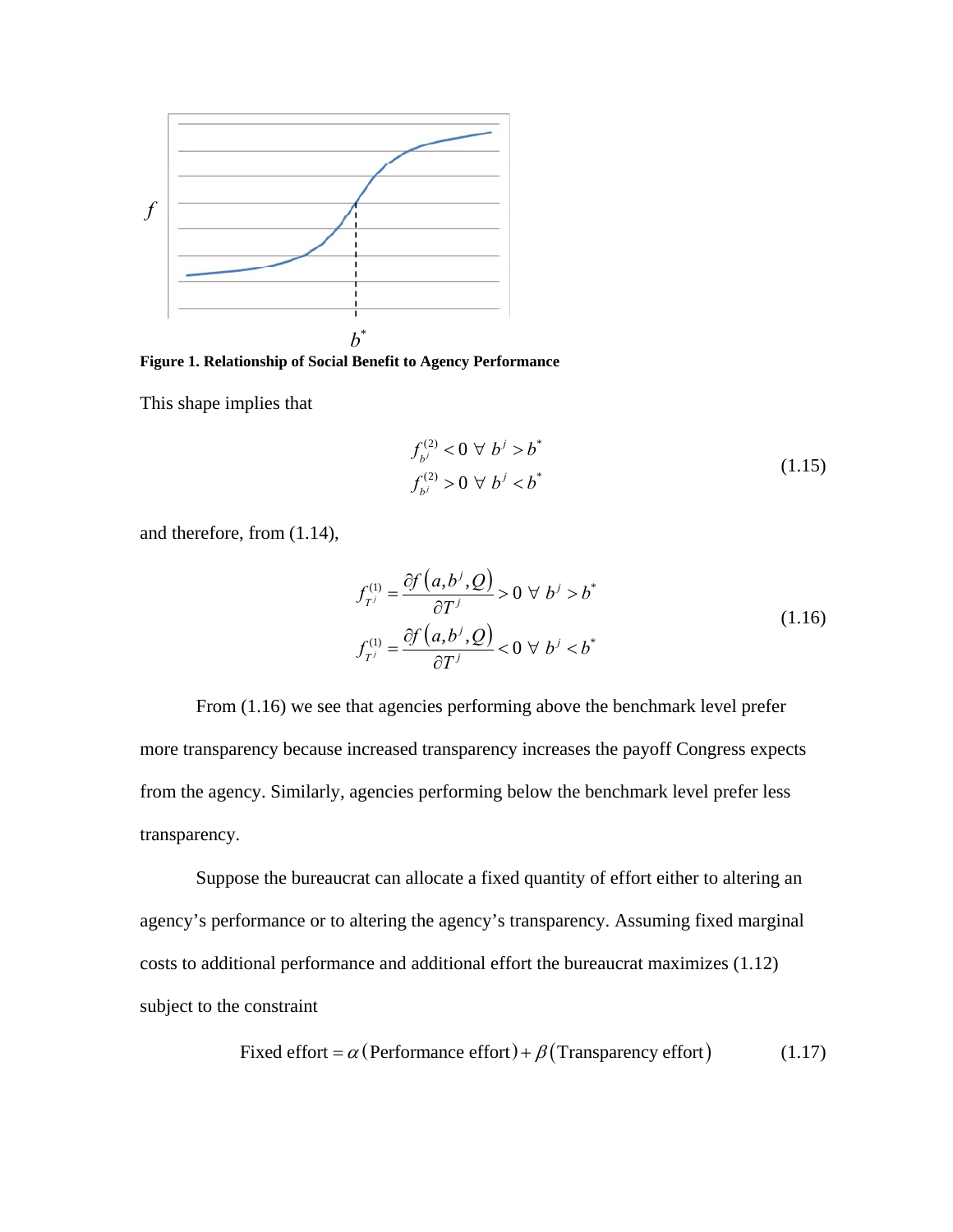It is reasonable to assume that there is some "benchmark" level of transparency such that it is costly to increase transparency above the benchmark (i.e., the effort of reporting information is costly) but also costly to decrease transparency below the benchmark (i.e., the effort of hiding information is costly). Let us assume, for simplicity, that the benchmark level of transparency corresponds to the benchmark level of performance such that

$$
\frac{\partial T^j}{\partial \text{Transport}} > 0 \,\forall \, b^j > b^* \n\frac{\partial T^j}{\partial \text{Transport}} < 0 \,\forall \, b^j < b^* \n(1.18)
$$

Because the first derivative of (1.7) is discontinuous at  $\overline{\hat{b}}^j = b^*$ , there are two optimization points: one for high performing agencies (i.e.,  $\overline{\hat{b}}^j > b^*$ ) and one for low performing agencies (i.e.,  $\overline{\hat{b}}^j < b^*$ ). The bureaucrat's first order conditions are:

$$
\frac{f_{b'}^{(1)}}{\alpha} = \frac{f_T^{(1)}}{\beta} \ \forall \ b^j > b^*
$$
\n
$$
\frac{f_{b'}^{(1)}}{\alpha} = \frac{f_T^{(1)}}{-\beta} \ \forall \ b^j < b^*
$$
\n(1.19)

where, due to  $(1.18)$ , the first equation in  $(1.19)$  is the first order condition for agencies performing above the benchmark performance and the second is the first order condition for agencies performing below the benchmark performance.<sup>4</sup>

From  $(1.13)$  and  $(1.16)$ , we have for high performing agencies:

$$
f_{b}^{(1)} > 0
$$
  
\n
$$
f_{T'}^{(1)} > 0
$$
\n(1.20)

<sup>&</sup>lt;sup>4</sup> For simplicity, we assume that high-performing agencies always perform above the benchmark while low-performing agencies always performer below the benchmark.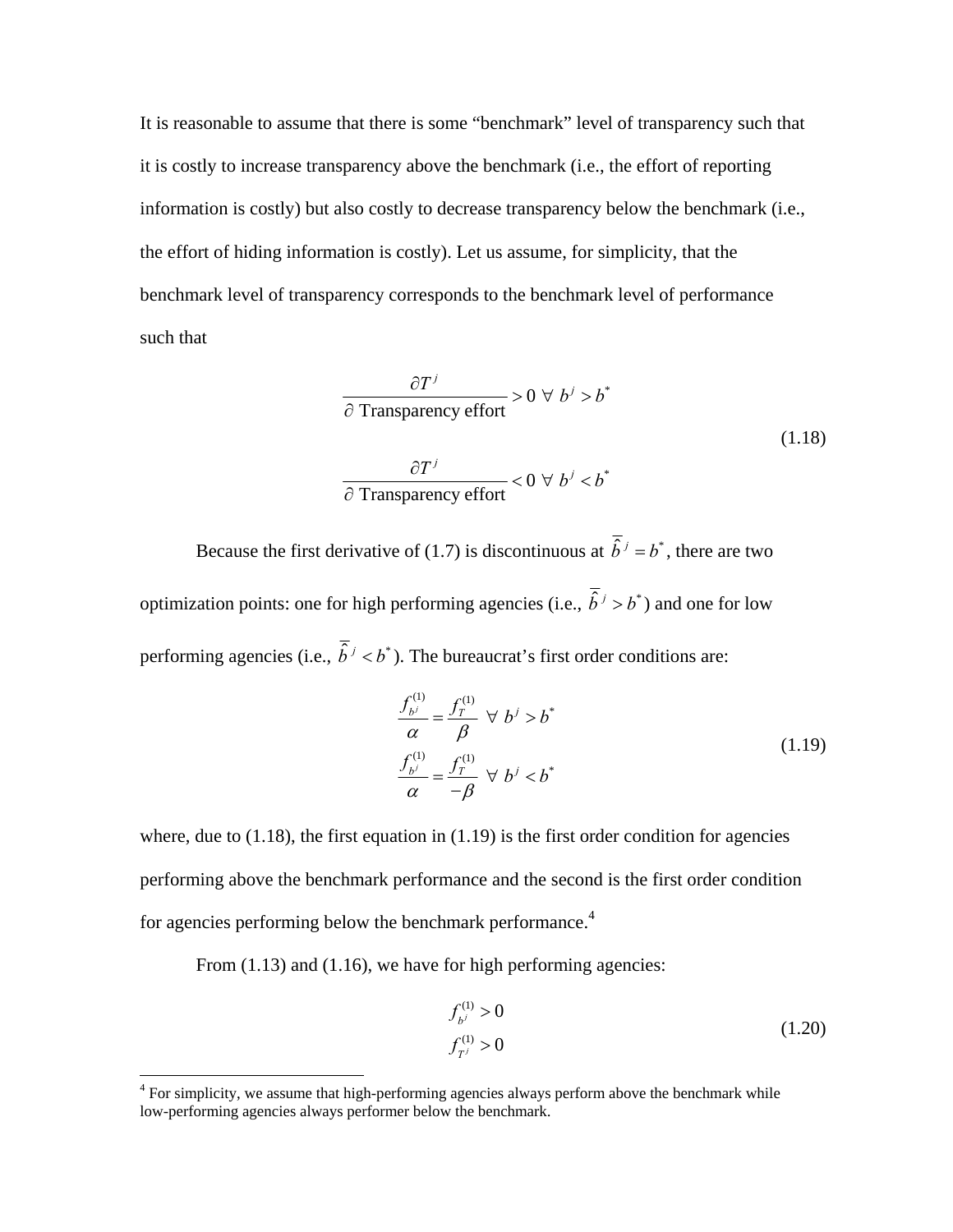If the marginal cost of improving performance,  $\alpha$ , increases relative to the marginal cost of increasing transparency,  $\beta$ , then the bureaucrat responds by substituting increased transparency for performance.

For low performing agencies, we have the opposite:

$$
f_{b}^{(1)} > 0
$$
  
\n
$$
f_{T'}^{(1)} < 0
$$
\n(1.21)

When the marginal cost of improving performance increases relative to the cost of decreasing transparency, the bureaucrat responds by substituting reduced transparency for performance.

 Three conclusions result from our model: (1) from the agency's perspective, transparency is a substitute for performance; (2) *reduced* transparency is a good for agencies operating below the performance benchmark, while (3) *increased* transparency is a good for those operating above the benchmark. An important implication is that changes in oversight rules that affect the bureaucracy's marginal costs also affect the performance delivered by each agency.

# **3. The Data**

 $\overline{a}$ 

In this section, we test the hypothesis that higher performing agencies prefer more transparency using data on discretionary budgets, reported performance, relevance, and transparency for twenty-two of the twenty-four largest federal agencies over the period 2002 through 2007.<sup>5</sup> Reported performances come from the Performance and

 $<sup>5</sup>$  The years were chosen based on the availability of reported performance data. The combined</sup> discretionary expenditures of the twenty-two agencies account for over 97% of non-military discretionary Federal Government spending for each year covered in this study. The two excluded agencies are the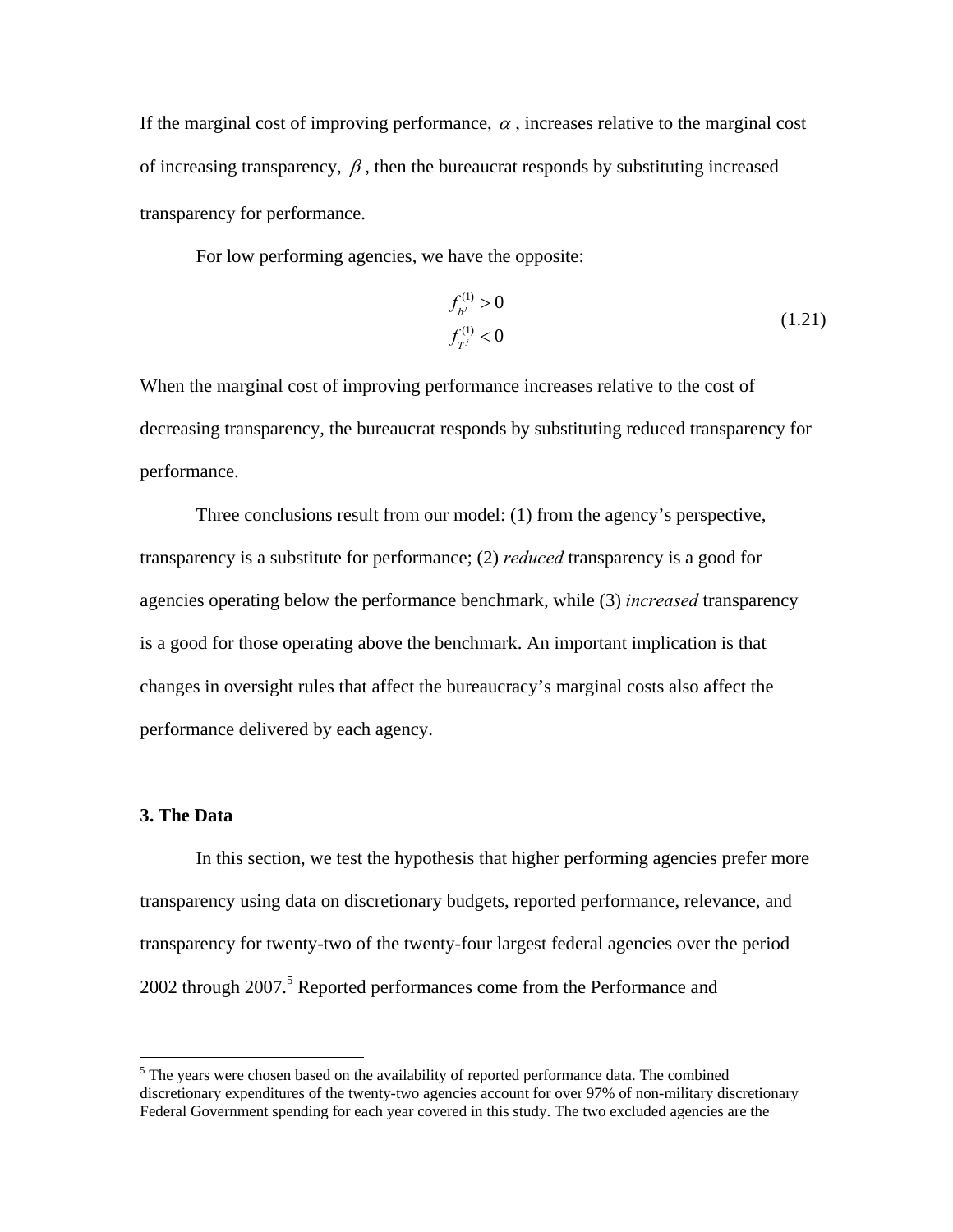Accountability Reports (PAR). According to the Government Performance and Results Act of 1993, each federal agency is required to submit annually a PAR along with its proposed budget. The PAR is a self-evaluation in which the agency classifies performance as "Not Met," "Met," or "Exceeded" for each of several self-identified goals. Agency specific discretionary budget data come from the annual publications of the Budget of the United States.

Transparency and relevance indices are constructed from data obtained from Scorecard, an annual publication of the Mercatus Center at George Mason University (for other studies using the Scorecard data set, see Parker (2003) and Chun and Rainey (2005)). Scorecard's purpose is to attempt to measure how well agencies disclose their performances – independent of the agencies' functions or their results. Scorecard provides three measures for transparency (each graded on a scale of  $1 =$  inadequate to  $5 =$ outstanding): *How easy is it to read/understand the PAR?*, *Is the cited performance data reliable, credible, and verifiable?*, and *Was there trend and baseline data included in the*  PAR for context?<sup>6</sup> Our transparency index is the average of the three measures. Scorecard provides one measure for relevance (graded on a scale of 1 to 5): *Are the performance measures valid indicators of the agency's impact on its outcome goal?* This measure is our relevance index.

As control variables, we also include real GDP growth (which also serves as a proxy for the growth in *Q*) and political bias dummy variables. Previous literature suggests two ways of capturing the political bias effect. One is to separate agencies based

Department of Defense (because transparency is a more complicated matter) and the Department of Labor (due to missing performance data).

<sup>&</sup>lt;sup>6</sup> Scorecard has a fourth transparency criterion: *How easily is the PAR obtained?* As we are concerned with agency transparency as viewed by Congress, not the general public, and as Congress has ready access to all PARs, we exclude this criterion from our transparency index.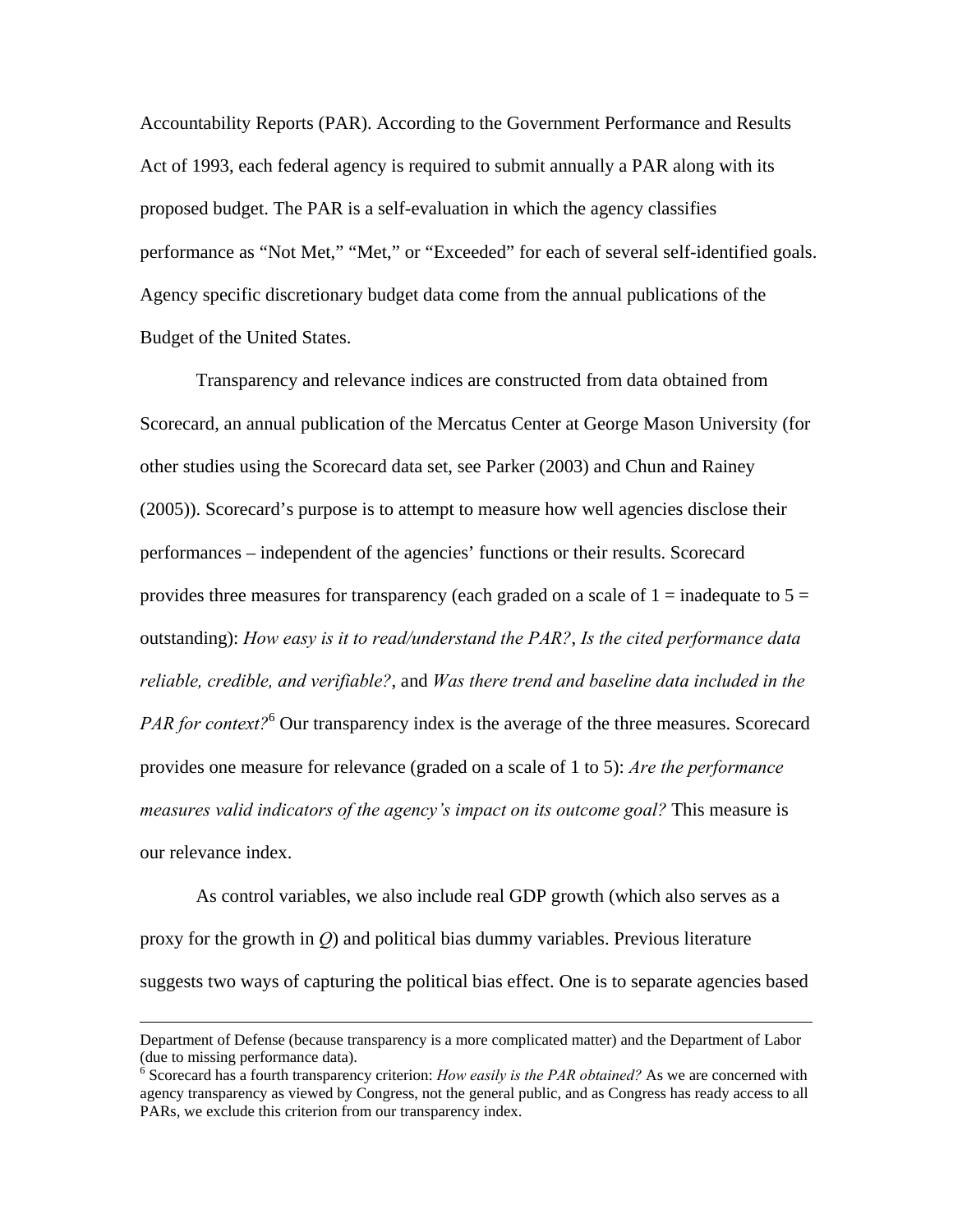on historical liberal or conservative leanings (Gilmour and Lewis, 2006). Another is to define agencies as "in favor" if their budgets were growing faster than average up until a political power change. We use both measures. Definitions for the variables appearing in our model are shown in Table 1.

| <b>Variable</b>              | <b>Description</b>                                                                                                                                                                                                           |
|------------------------------|------------------------------------------------------------------------------------------------------------------------------------------------------------------------------------------------------------------------------|
| $F_{it}$                     | Growth rate, from year $t-1$ to year $t$ , of agency $j$ 's real discretionary<br>budget (nominal budget deflated by the Bureau of Economic Analysis'<br>GDP deflator index). This is $f(a,b^j,Q)$ in (1.1).                 |
| $B_{jt}$                     | Agency <i>j</i> 's self-reported performance index in year <i>t</i> . This is $b^j$ at time<br>$t$ .                                                                                                                         |
| $R_{it}$                     | Scorecard's relevance index for agency <i>j</i> in year <i>t</i> . This is $\hat{r}^j$ at time <i>t</i> .                                                                                                                    |
| $T_{it}$                     | Scorecard's transparency index for agency <i>j</i> in year <i>t</i> . This is $Tj$ at time<br>t.                                                                                                                             |
| $G_{\!\scriptscriptstyle f}$ | Growth rate of real GDP from year $t-1$ to year $t$ .                                                                                                                                                                        |
| $L_{it}$                     | 1 if Gilmour and Lewis (2006) identify agency <i>j</i> as a "Democratic<br>leaning" agency in year $t$ ; 0 otherwise.                                                                                                        |
| $V_{it}$                     | 1 if agency <i>j</i> 's budget grew faster than the average for all agencies from<br>year $t-1$ to year $t$ ; 0 otherwise. This variable is a proxy for whether or<br>not the agency is "in favor" politically at time $t$ . |

|  |  | <b>Table 1. Variable Definitions</b> |
|--|--|--------------------------------------|
|--|--|--------------------------------------|

## **4. The Econometric Model**

 In this section, we apply the data to the theoretical model to test the hypothesis that transparency is desired by high performing agencies but not by the low performing ones. Combining (1.12) and (1.14) yields

$$
f\left(a,b^j,Q\right) \approx f\left(a,b^j,Q\right)\Big|_{b^j=\frac{\tilde{b}^j\tilde{r}^j}{c}} + \frac{f_{T^j}^{(1)}}{\frac{\partial \text{var}\left(\gamma^j\right)}{\partial T^j}} \text{var}\left(\gamma^j\right) \tag{1.22}
$$

The first term on the right hand side suggests that the agency's actual (and unobserved) performance,  $b^j$ , should be measured as  $B_{ji}R_{jt}$ . As a proxy measure for *Q*, we use the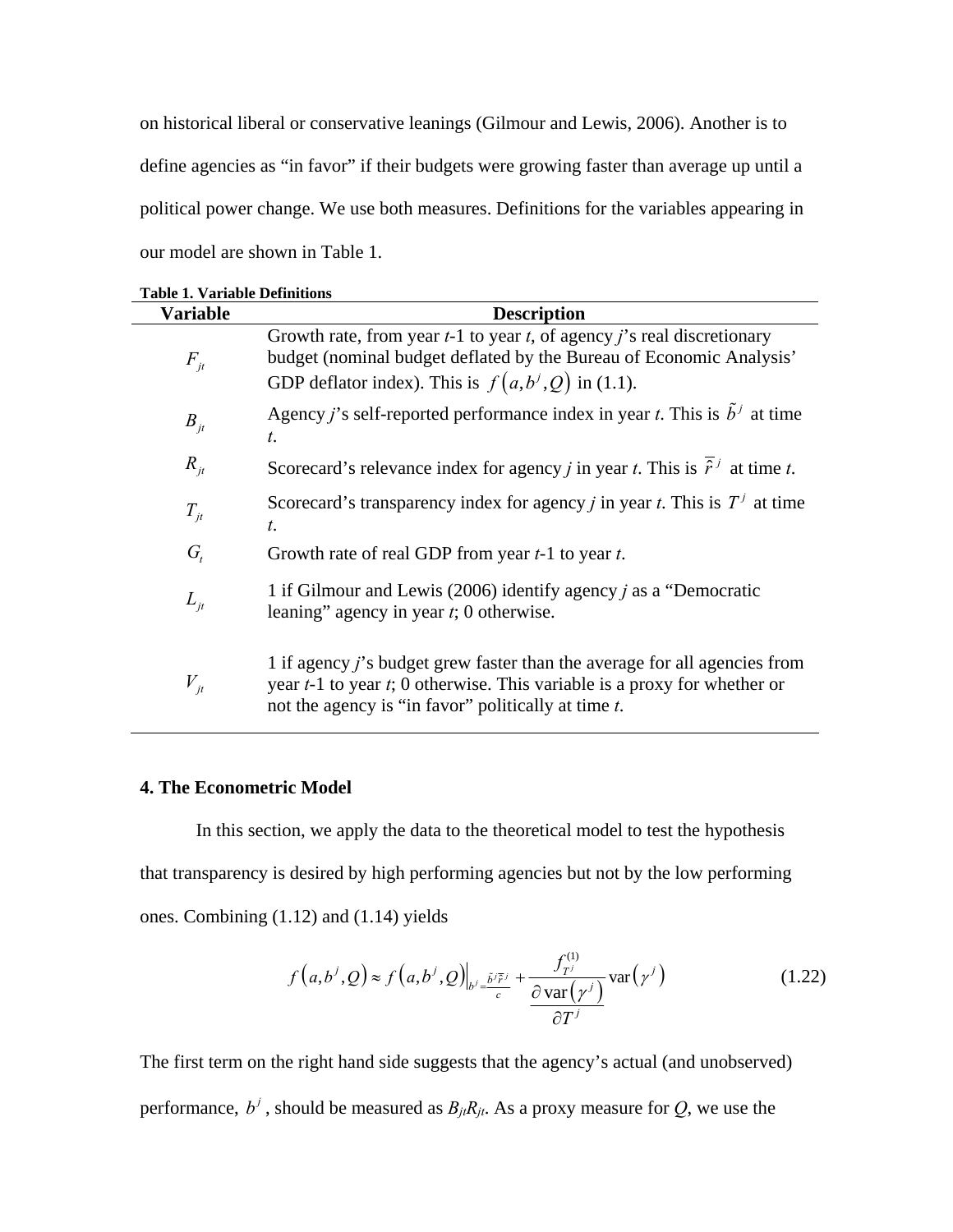growth in real GDP. We also assume that the intrinsic value of the agencies services, *a*, is constant over the data set. By (1.13), we expect the coefficient for  $B_{it}R_{it}$  to be positive. From (1.16), we expect the coefficient for  $T_{jt}$  to change signs depending on whether the agency's performance is above or below its benchmark performance. This suggests the regressor  $T_{jt} ( B_{jt} R_{jt} - b^*)$  where the second term alters the sign of the coefficient

associated with *T<sub>jt</sub>*. Since var $(\gamma^j)$  is positive, by (1.8),  $\frac{\partial \text{var}(\gamma^j)}{\partial x^j}$  $T^j$  $\partial$  var ( $\gamma$  $\frac{d\mathbf{r}(y)}{dt}$  is negative, and given

(1.16), we expect the coefficient for  $T_{it} ( B_{it} R_{it} - b^*)$  to be negative. This suggests the regression model

$$
F_{jt} = \beta_0 + \beta_1 G_t + \beta_2 B_{jt} R_{jt} + \beta_3 T_{jt} \left( B_{jt} R_{jt} - b^* \right) + u_{jt}
$$
(1.23)

and the hypotheses

$$
H_0: \beta_2 > 0, H_A: \beta_2 < 0
$$
  
\n
$$
H_0: \beta_3 < 0, H_A: \beta_3 > 0
$$
\n(1.24)

We do not know the value for the benchmark performance, but assuming it to be positive, treating it as a parameter, and expanding the right hand side of (1.23) we have

$$
F_{jt} = \beta_0 + \beta_1 G_t + \beta_2 B_{jt} R_{jt} + \beta_3 T_{jt} B_{jt} R_{jt} + \beta_4 T_{jt} + u_{jt}
$$
(1.25)

where  $\beta_4 = -\beta_3 b^*$ . The corresponding hypotheses are

$$
H_0: \beta_2 > 0, H_A: \beta_2 < 0
$$
  
\n
$$
H_0: \beta_3 < 0, H_A: \beta_3 > 0
$$
  
\n
$$
H_0: \beta_4 > 0, H_A: \beta_4 < 0
$$
\n(1.26)

# We estimate (1.25) using feasible GLS and accounting for possible

heteroskedasticity in the error term across agencies and time. Given the stochastic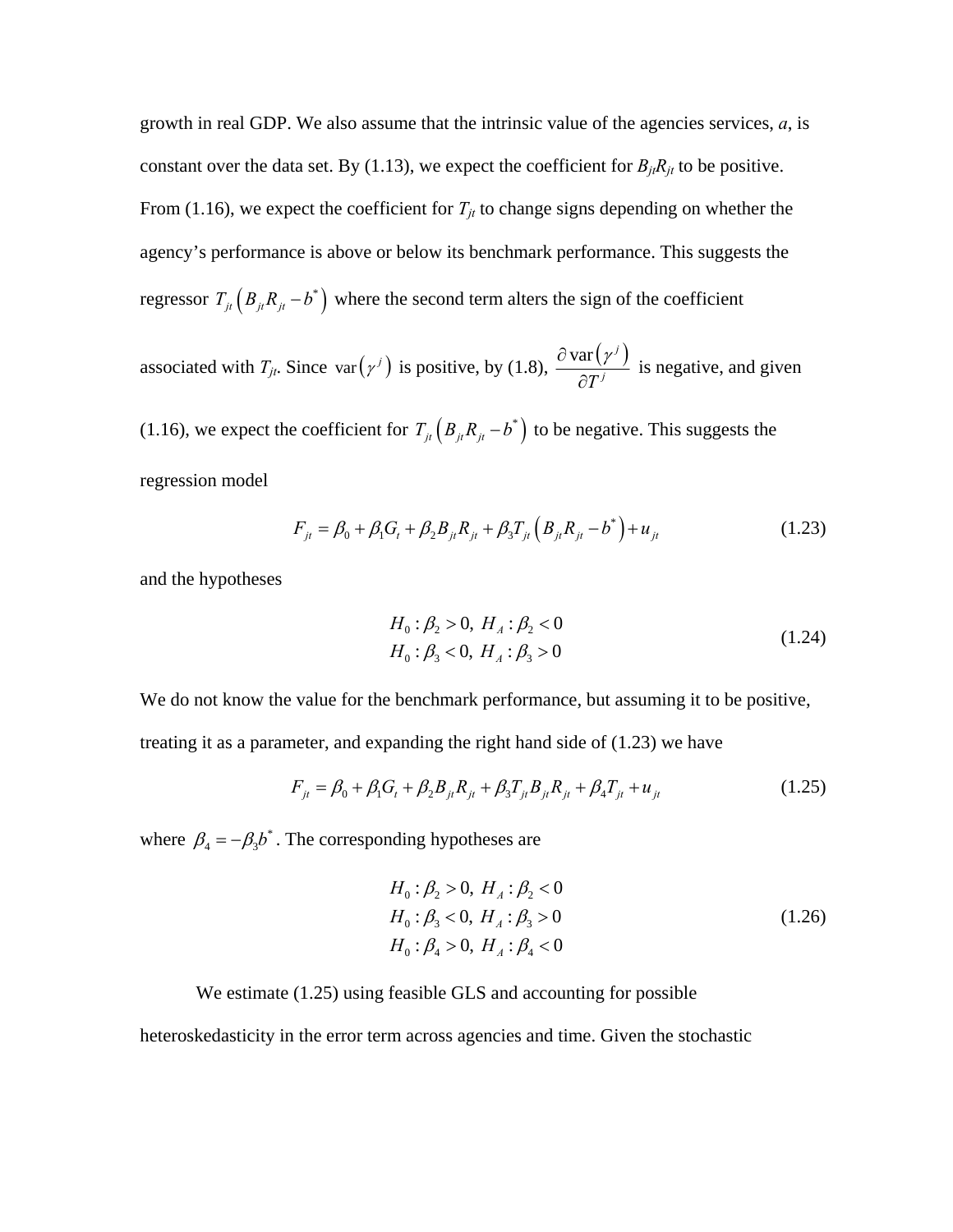component in (1.9), we use an instrumental variables procedure on  $R_{jt}$  with non-linear functions of  $B_{jt}$  as instruments. Our results appear in Table 1.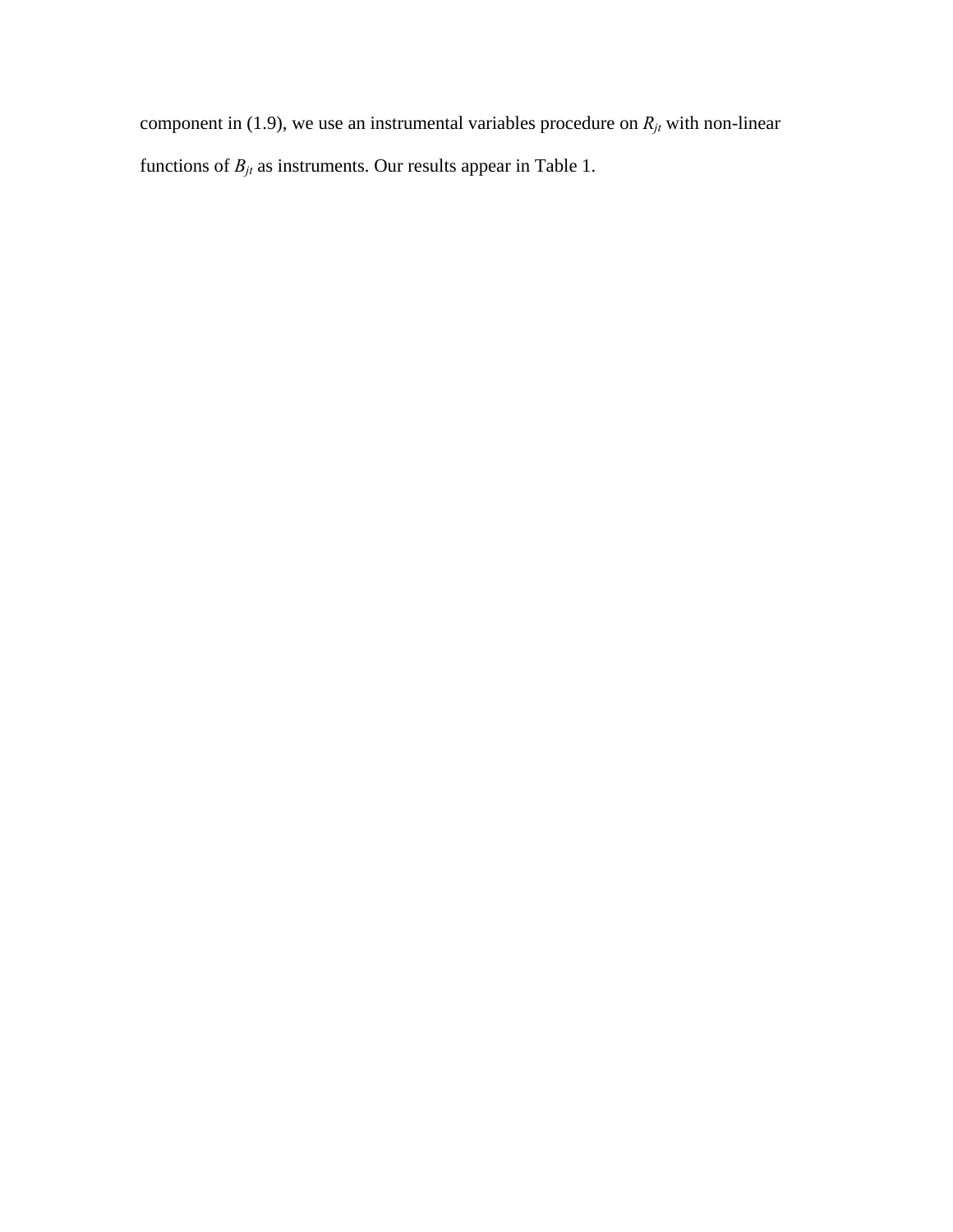| $F_{it} = \beta_0 + \beta_1 G_t + \beta_2 B_{it} R_{it} + \beta_3 T_{it} B_{it} R_{it} + \beta_4 T_{it} + u_{it}$ |                 |                       |         |  |  |
|-------------------------------------------------------------------------------------------------------------------|-----------------|-----------------------|---------|--|--|
| <b>Regressor</b>                                                                                                  | <b>Estimate</b> | <b>Standard Error</b> | p-value |  |  |
| constant                                                                                                          | $-0.084$        | 0.049                 | 0.094   |  |  |
| G,                                                                                                                | $-0.032$        | 0.008                 | 0.000   |  |  |
| $B_{it}$ Rjt                                                                                                      | 0.058           | 0.017                 | 0.001   |  |  |
| $T_{it}B_{it}R_{it}$                                                                                              | $-0.017$        | 0.006                 | 0.005   |  |  |
| $T_{it}$                                                                                                          | 0.053           | 0.022                 | 0.016   |  |  |
| $R^2$                                                                                                             | 0.23            |                       |         |  |  |
| D.W.                                                                                                              | 1.79            |                       |         |  |  |

**Table 2. Results** 

Feasible GLS, 22 agencies, 2003-2007, 81 observations.

When we include (separately) the political favor measures,  $L_{it}$  and  $V_{it}$ , we find their coefficient estimates to be insignificant and to have almost no effect on our results.<sup>7</sup>

#### **5. Discussion**

Our empirical results are consistent with the predictions of our theoretical model. Estimates of  $\beta_3$  and  $\beta_4$  imply that the (average) benchmark performance for the agencies,  $b^*$ , is 3.1. Of the twenty-two agencies, five performed at or above the benchmark at least once over the six years covered by the data set: Department of Agriculture (2004-2007), Department of Education (2007), Department of the Interior (2005-2006), Department of Justice (2005, 2007), Small Business Administration (2004), Department of State (2004- 2007), Department of Transportation (2004-2007), US Agency for International Development (2007), and Department of Veteran Affairs (2006). Agencies that never performed above the estimated average benchmark over the six year period are: Department of Commerce, Department of Energy, Environmental Protection Agency, General Services Administration, Department of Health and Human Services,

<sup>&</sup>lt;sup>7</sup> The coefficient estimates and standard errors for  $L_{jt}$  and  $V_{jt}$  are, respectively, -0.005 (0.006) and 0.008 (0.006). The weakness of these results is consistent with Gilmour and Lewis' (2006) findings.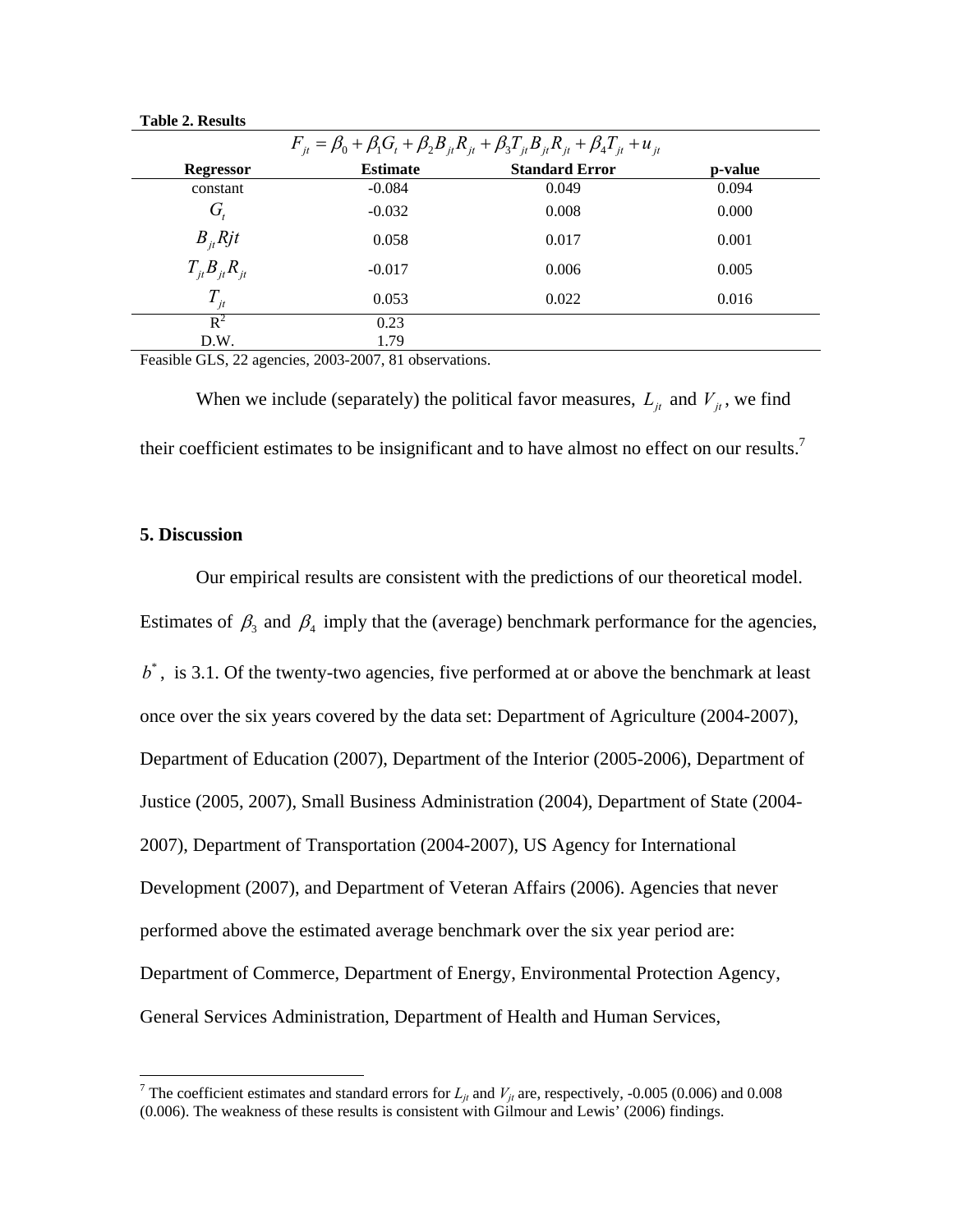Department of Homeland Security, Department of Housing and Urban Development, NASA, National Science Foundation, Nuclear Regulatory Commission, Office of Personnel Management, Social Security Administration, and Department of the Treasury.

 We included real GDP growth as a proxy for the quantity of services performed by the agencies, *Q*. The negative coefficient associated with real GDP suggests that appropriated discretionary budgets decrease during economic expansions, which is in line with the principle of fiscal stabilization.<sup>8</sup> Lastly, it should be noted that the low  $R^2$  is consistent with findings of previous researchers in which bureaucratic budgets have been seen to exhibit high levels of noise (Manchester and Norcross 2007, Gilmour and Lewis 2006).

#### **6. Conclusion**

<u>.</u>

 The purpose of this research is to present a new theoretical model that describes the behaviors of politicians who, using imperfect information, judge an agency's performance, and bureaucrats who, by varying the agency's transparency, alter the degree of information imperfection and so influence the politicians' abilities to judge the agency's performance. Employing recent advances in rational expectation modeling to construct a behavioral model, we then fit transparency and performance data to our model and obtain empirical results that are consistent with what our theoretical model predicts. We conclude that an agency's transparency has a real effect on the size of its budget. According to our model, a high performing agency can increase its budget simply by increasing transparency – a lower cost, lower effort undertaking compared to increasing performance. The theoretical model also suggests that if increasing performance is not an

 $8$  As suggested by reviewers, we tested several different GDP lags. All come out significant and negative.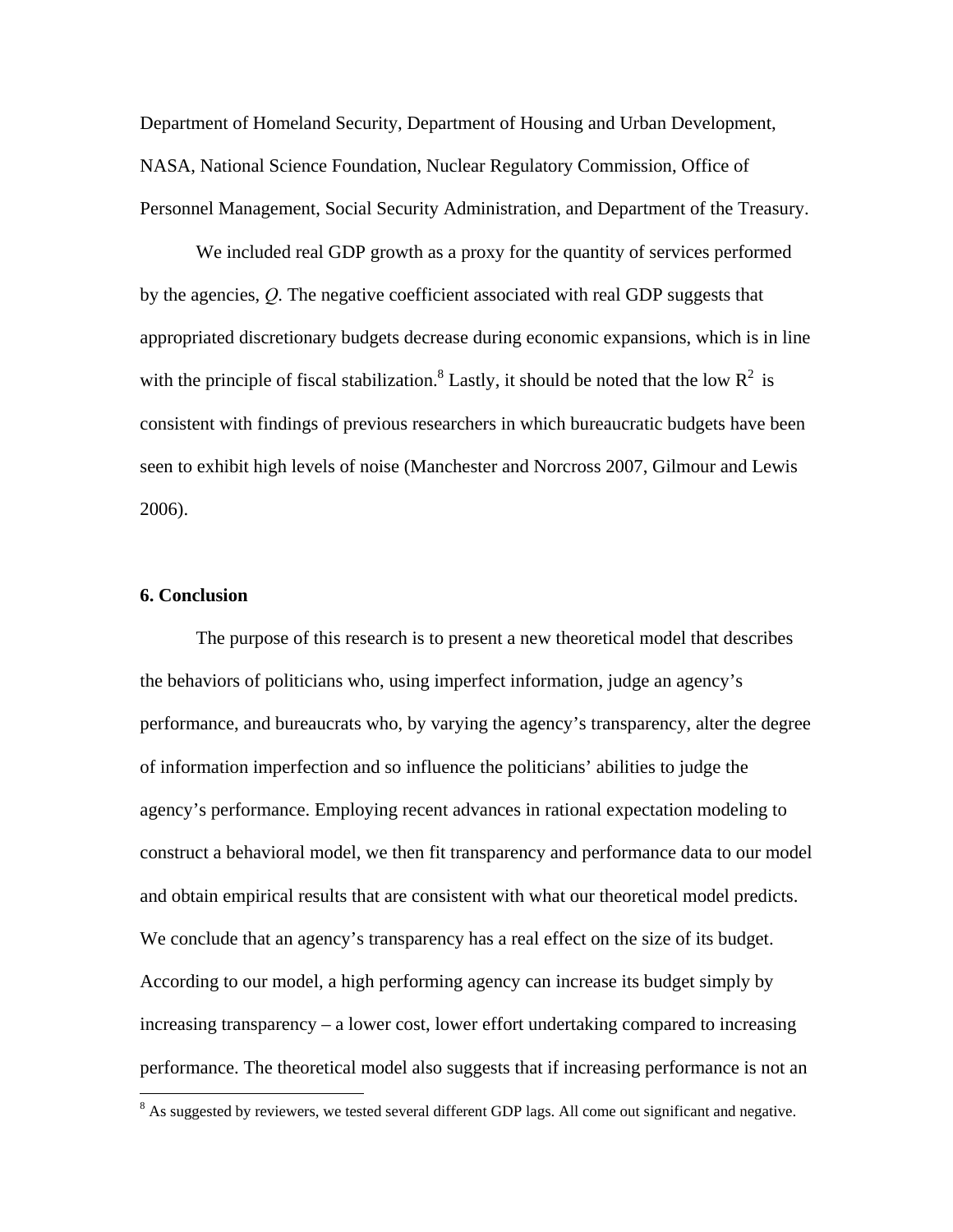option (due to prohibitive marginal costs), bureaucrats would instead focus their efforts on altering transparency in order to increase their budgets. In the case of a lowerperforming agency, this would take the form of the bureaucrat spending resources in an attempt to make the agency less transparent. The empirical results suggest that the theoretical model's sobering implication is not unfounded: that the political process rewards agencies not only for increased performance, but also for alterations in transparency. Because information imperfections (both unintentional and intentional) can obfuscate performance, agencies can end up being rewarded for actions that do not increase the social welfare.

 The results suggest that changes in transparency can be taken as signals for performance. Assuming that the goal is to increase the size of an agency's budget, agencies that endeavor to increase transparency likely perform above the benchmark level while those that endeavor to decrease transparency likely perform below the benchmark level. Also, as the marginal cost of increased transparency falls relative to the marginal cost of increased performance (for example, due to the ability to post information on the Internet at low cost), the model suggests that agencies that perform above the benchmark will have greater incentive to spend resources on increasing transparency rather than increasing performance, while below-benchmark agencies will have greater incentive to spend resources on increasing performance.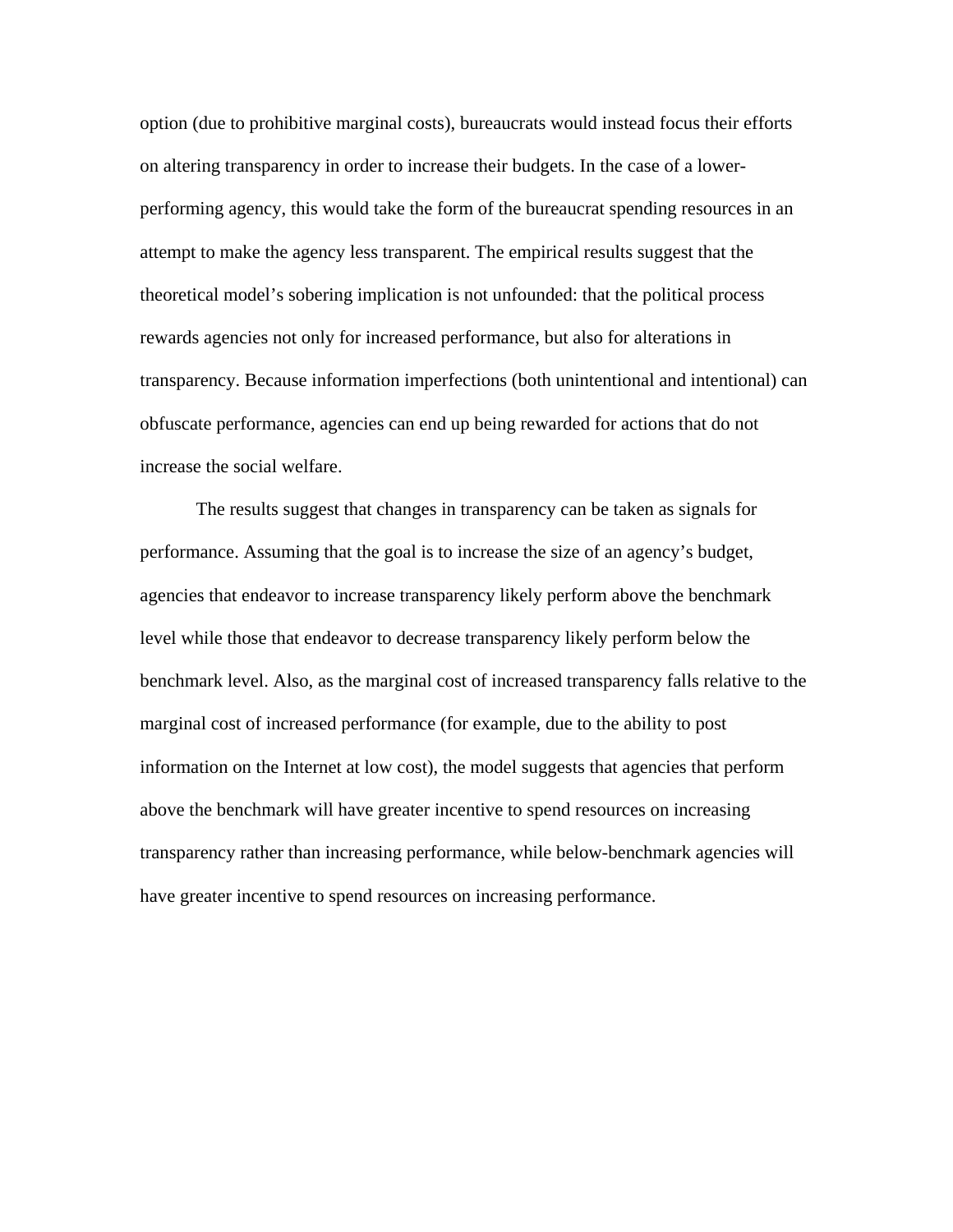## **7. References**

- Banks, J.S., 1990. Monopoly agenda control and asymmetric information. The Quarterly Journal of Economics. 105(2): 445-464.
- Bendor, J., S. Taylor, and R. Van Gaalen, 1985. Bureaucratic expertise versus legislative authority: a channel of deception and monitoring in budgeting. American Political Science Review. 79: 1041-1060.
- Black, D., 1958. The theory of committees and elections. Cambridge: Cambridge University Press.
- Buchanan, J.M., 1967. Public finance in democratic process. Chapel Hill: University of North Carolina Press.
- Blais, A. and S. Dion, 1990. Are bureaucrats budget maximizers? The Niskanen model and its critics. Polity. 22(4): 655-674.
- Breton, A. and R. Wintrobe, 1975. The equilibrium size of a budget-maximizing bureau: a note on Niskanen's theory of bureaucracy. The Journal of Political Economy. 83(1): 195-208.
- Bush, W.C. and A.T. Denzau, 1977. The voting behavior of bureaucrats and public sector growth. In T.E. Borcherding (ed.), Budgets and Bureaucrats: The Sources of Government Growth. Durham: Duke University Press.
- Chun, Y.H. and H.G. Rainey, 2005. Goal ambiguity and organizational performance in US Federal agencies. Journal of Public Administration Research and Theory, 15(1): 1-30.
- Davies, A., 2006. A framework for decomposing shocks and measuring volatilities derived from multi-dimensional panel data of survey forecasts. International Journal of Forecasting, 22(2): 373-393.
- Davies, A. and K. Lahiri, 1995. A new framework for testing rationality and measuring aggregate shocks using panel data. Journal of Econometrics. 68(1): 205-227.
- -----, 1999. Re-examining the rational expectations hypothesis using panel data on multiperiod forecasts. In Analysis of Panels and Limited Dependent Variable Models, eds. C. Hsiao, K. Lahiri, L. Lee, and M.H. Peseran, 226-254. Cambridge: Cambridge University Press.
- Davies, A. and T. Cline, 2005. A consumer behavior approach to modeling monopolistic competition. Journal of Economic Psychology. 26(6): 797-826.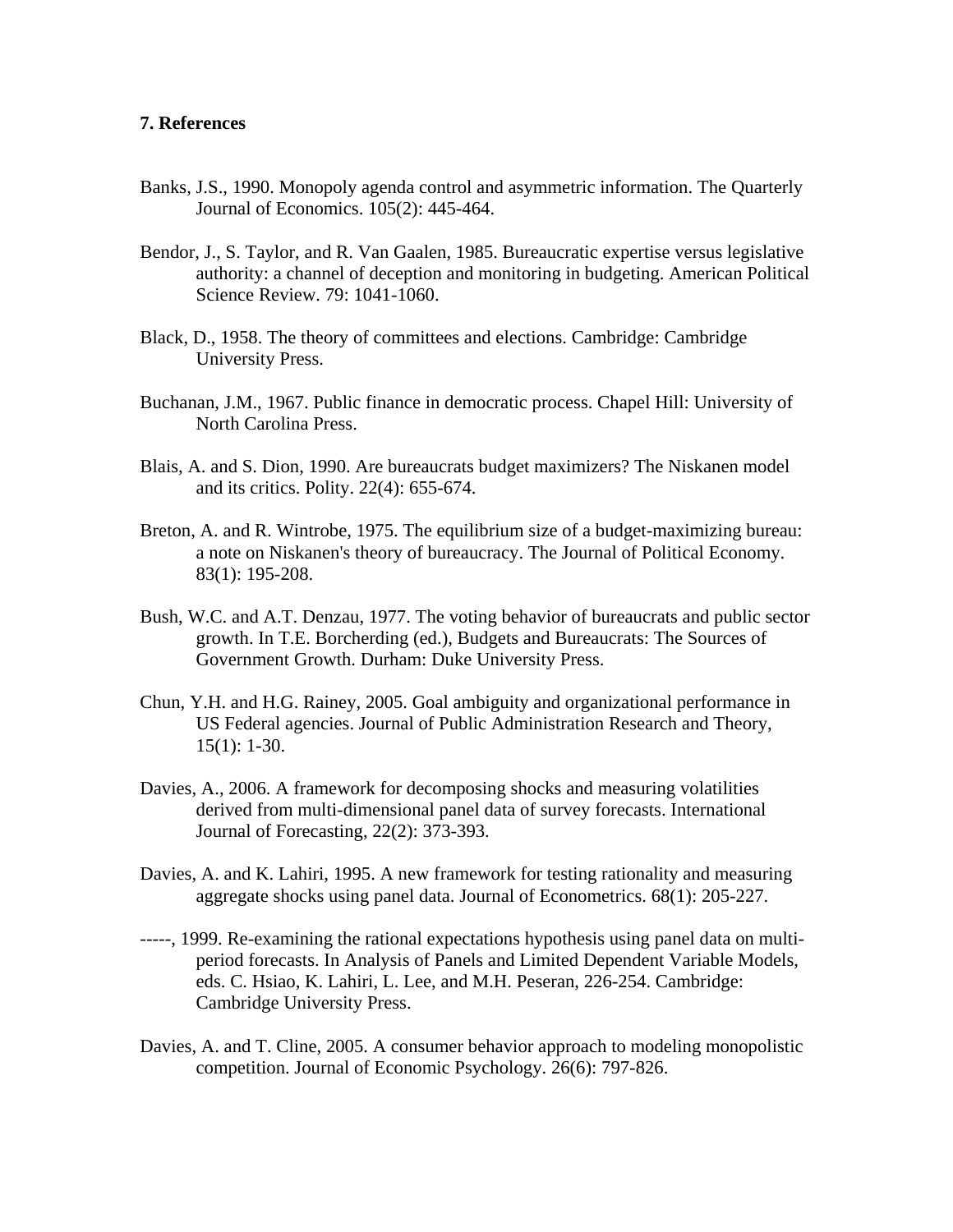- Deacon, R.T., 1979. The expenditure effects of alternative public supply institutions. Public Choice. 34: 3-4.
- De Alessi, L., 1969. Implications of property rights for government investment choices. American Economic Review. 59: 1.
- -----, 1974. An economic analysis of government ownership and regulation: theory and evidence from the electric power industry. Public Choice. vol. 19.
- Dillman, D.C., 1986. Personal management and productivity reform: taming the civil service in Great Britain and the United States. International Journal of Public Administration. 8: 345-67.
- Downs, A., 1957. An Economic Theory of Democracy. New York: Harper & Row.
- Dunleavy, P., 1985. Bureaucrats, budgets and the growth of the state: reconstructing an instrumental model. British Journal of Political Science. 15: 299-328.
- Ferejohn, J., 1974. Pork barrel politics. Stanford: Stanford University Press.
- Fiorina, M.P. and R.G. Noll, 1978. Voters, bureaucrats and legislators: a rational choice perspective on the growth of bureaucracy. Journal of Public Economics. 9: 239-54.
- Green, B.F. and J.W. Tukey, 1960. Complex analyses of variance: General problems. Psychometrika. 25(2): 127-152.
- Gilmour, J.D., and D.E. Lewis, 2006. Assessing performance budgeting at OMB: the influence of politics, performance, and program size. Journal of Public Administration Research and Theory. 16(2): 169-186.
- -----, 2007. Expert opinion: agency characteristics and agency preferences. Political Analysis.
- Goetz, C. J., 1977. Fiscal illusion in state and local finance. In T. E. Borcherding (ed.), Budgets and Bureaucrats: The Sources of Government Growth. Durham: Duke University Press.
- Hood, C., A. Dunsire, and L. Thomson, 1988. Rolling back the state: Thatcherism, Fraserism and bureaucracy. Governance. 1: 243-71.
- Kouzmin, A , E. Loffler, H. Klages, and N. Korac-Kakabadse, 1999. Benchmarking and performance measurement in public sectors. International Journal of Public Sector Management. 12(2): 121-144.
- Kogan, M., 1973. Comment on Niskanen bureaucracy. In Bureaucracy: Servant or Master? ed. William A. Niskanen. London: Institute of Economic Affairs.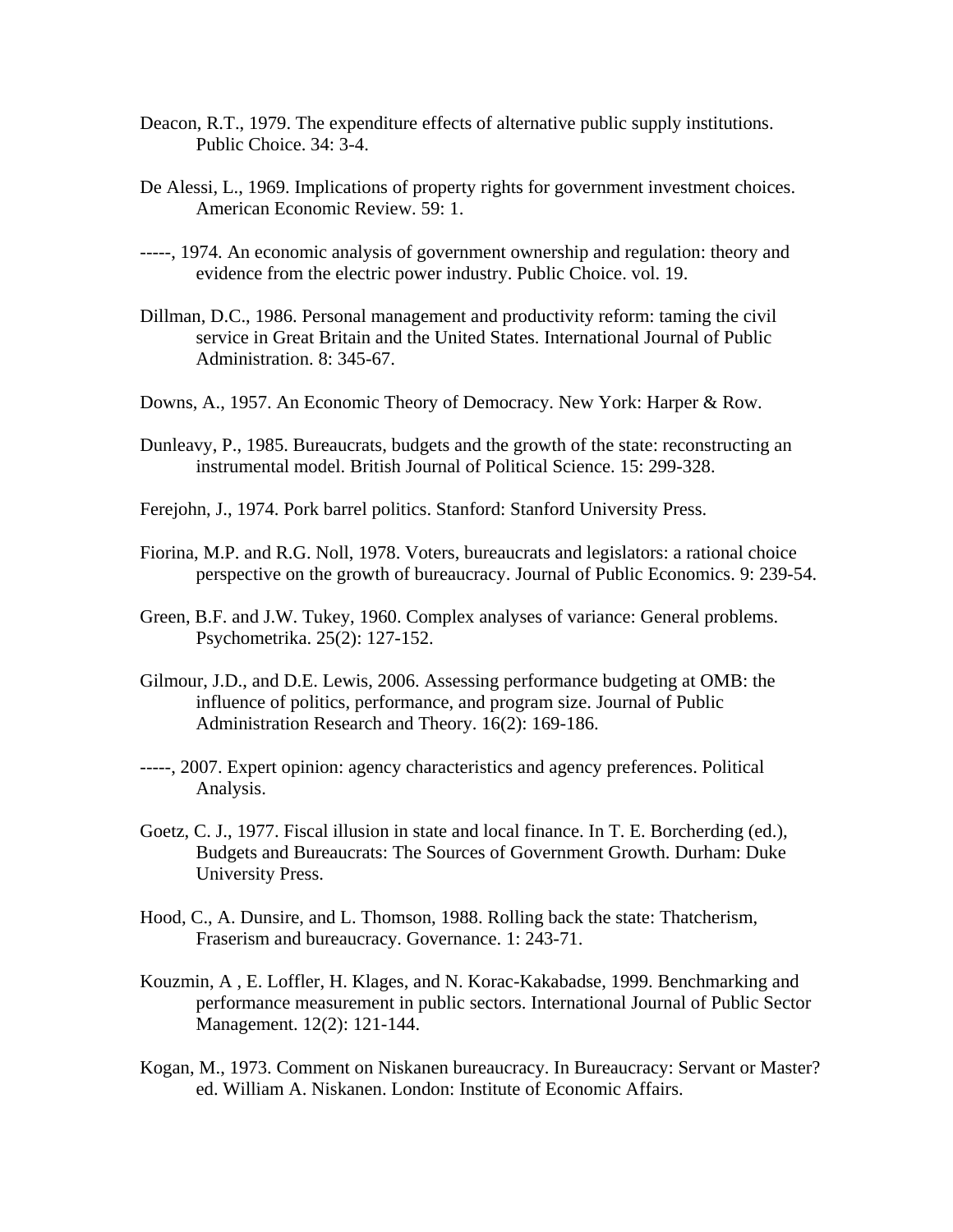- Larkey, P.D., C. Stolp, and M. Winer, 1981. Theorizing about the growth of government: A research assessment. Journal of Public Policy. 1(2): 157-220.
- Manchester, P.E. and E.C. Norcross, 2007. Politics and performance in the Bush administration's program assessment rating tool. Public Administration Review.
- Mackay, R. J. and C. L. Weaver, 1983. Commodity bundling and agenda control in the public sector. The Quarterly Journal of Economics. 98(4): 611-635.
- -----, 1979. On the mutuality of interests between bureaus and high demand review committees: a perverse result. Public Choice. 34: 481-91.
- Margolis, J., 1975. Comment on Niskanen bureaucrats and politicians. Journal of Law and Economics. 18: 645-659.
- Migue, J.L. and G. Belanger, 1974. Towards a general theory of managerial discretion. Public Choice. 17: 24-43.
- Miller, G. and T.M. Moe, 1983. Bureaucrats, legislators and the size of government. American Political Science Review. 77: 308.
- Niskanen, W. A., 1968. Nonmarket decision making: the peculiar economics of bureaucracy. American Economic Review. 58: 293-305.
- -----, 1971. Bureaucracy and representative government. Chicago: University of Chicago Press.
- -----, 1975. Bureaucrats and politicians. Journal of Law and Economics, 18: 617-643.
- Orzechowski, 1977. Economic Models of Bureaucracy. In Borcherding, Thomas, ed., *Budgets and Bureaucrats: The Sources of Government Growth.* Durham: Duke University Press.
- Palm, F.C. and A. Zellner, 1992. To combine or not to combine? Issues of combining forecasts. Journal of Forecasting. 687-701.
- Parker, R.W., 2003. Grading the government. University of Chicago Law Review, 70(4): 1345-1486.
- Pommerehne, W.W. and F. Schneider, 1978. Fiscal illusion, political institutions, and local public spending. Kyklos, 381-408.
- Rogowski, R., 1978. Rationalist theories of politics: a midterm report. World Politics. 30: 311.